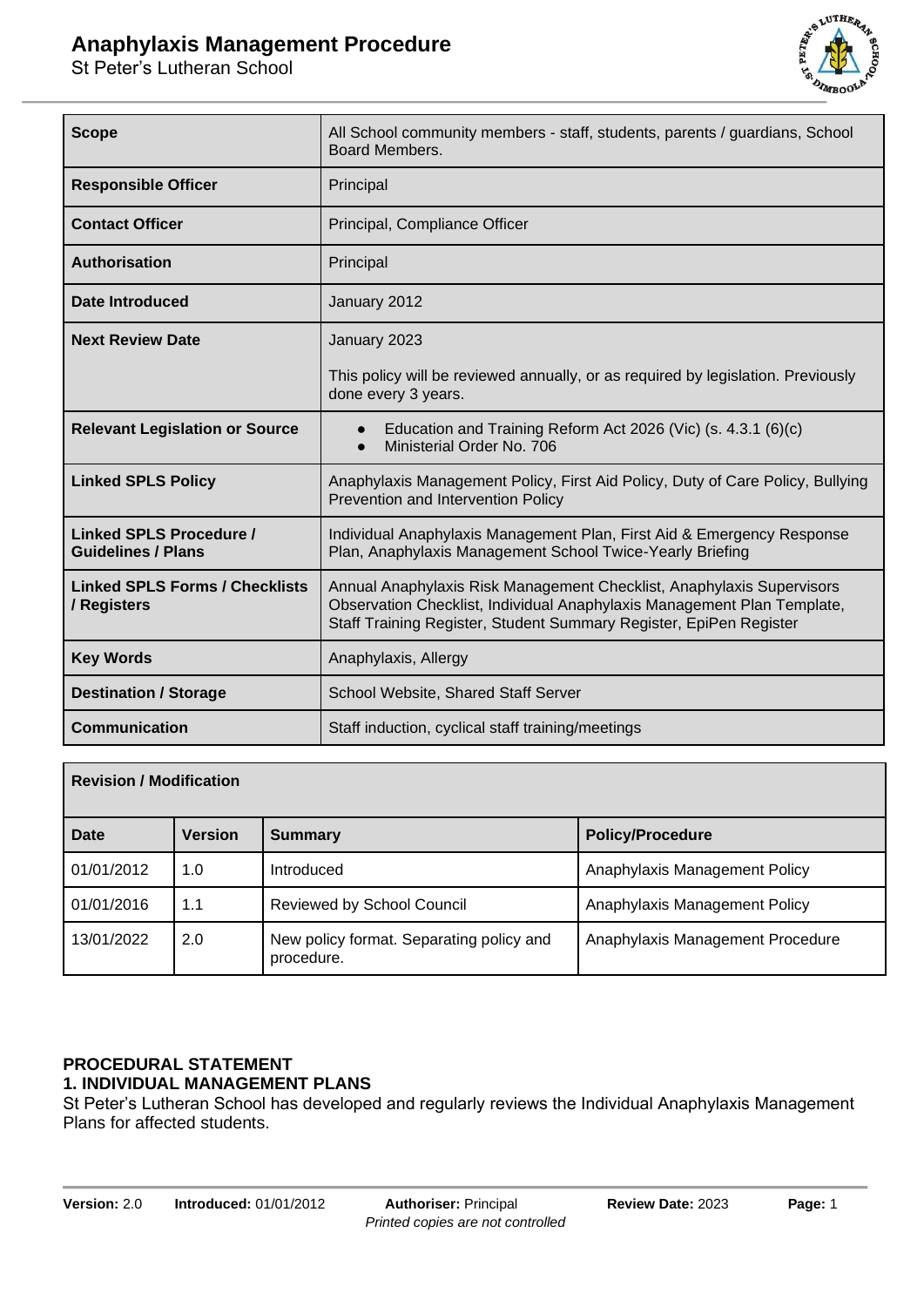

The Principal will ensure that an Individual Management Plan is developed, in consultation with parents, for any student who has been diagnosed by a medical practitioner as being at risk of anaphylaxis.

The Individual Management Plan will be in place as soon as practicable after a student enrols and where possible before their first day of school.

The Individual Anaphylaxis Management Plan will set out the following:

- information about the student's medical condition that relates to allergy and the potential for anaphylactic reaction, including the type of allergy or allergies the student has (based on a written diagnosis from a Medical Practitioner);
- strategies to minimise the risk of exposure to known and notified allergens while the student is under the care or supervision of School staff, for in-school and out-of-school settings including the school yard, at camps and excursions, or at special events conducted, organised or attended by the School;
- the name of the person/s responsible for implementing the strategies
- information on where the student's medication will be stored;
- the student's emergency contact details; and
- an ASCIA Action Plan (the red and blue "ASCIA Action Plan for Anaphylaxis") is the recognised form for emergency procedure plans that is provided by Medical Practitioners to parents when a child is diagnosed as being at risk of anaphylaxis.

It is the responsibility of the parent to:

- provide the ASCIA Action Plan:
- inform the School in writing if their child's medical condition, insofar as it relates to allergy and the potential for anaphylactic reaction, changes, and if relevant, provide an updated ASCIA Action Plan;
- provide an up to date photo for the ASCIA Action Plan when that plan is provided to the School and when it is reviewed; and
- provide the School with an adrenaline auto injector for their child that is current and not expired

Further detail regarding Individual Management Plans is available in Appendix B.

## **2. PREVENTION STRATEGIES**

St Peter's Lutheran School has prevention strategies to be used by the School to minimise the risk of anaphylactic reactions.

Prevention strategies employed by St Peter's Lutheran School are outlined in Appendix C. They include strategies to minimise risk in the classroom, the yard and at camps and special events.

#### **3. SCHOOL MANAGEMENT AND EMERGENCY RESPONSE**

In the event of an anaphylactic reaction staff must follow the Emergency Response Plan and first aid information as recorded on the Individual Student Management Plans.

#### **3.1 Affected Students (see Appendix D)**

These students' Individual Student Management Plans and ASCIA Action Plans are kept in: **School** 

- in student profiles in filing system
- the First Aid room on the wall
- in the Emergency Kit
- in excursion first aid kit (Red back-pack)
- classroom folders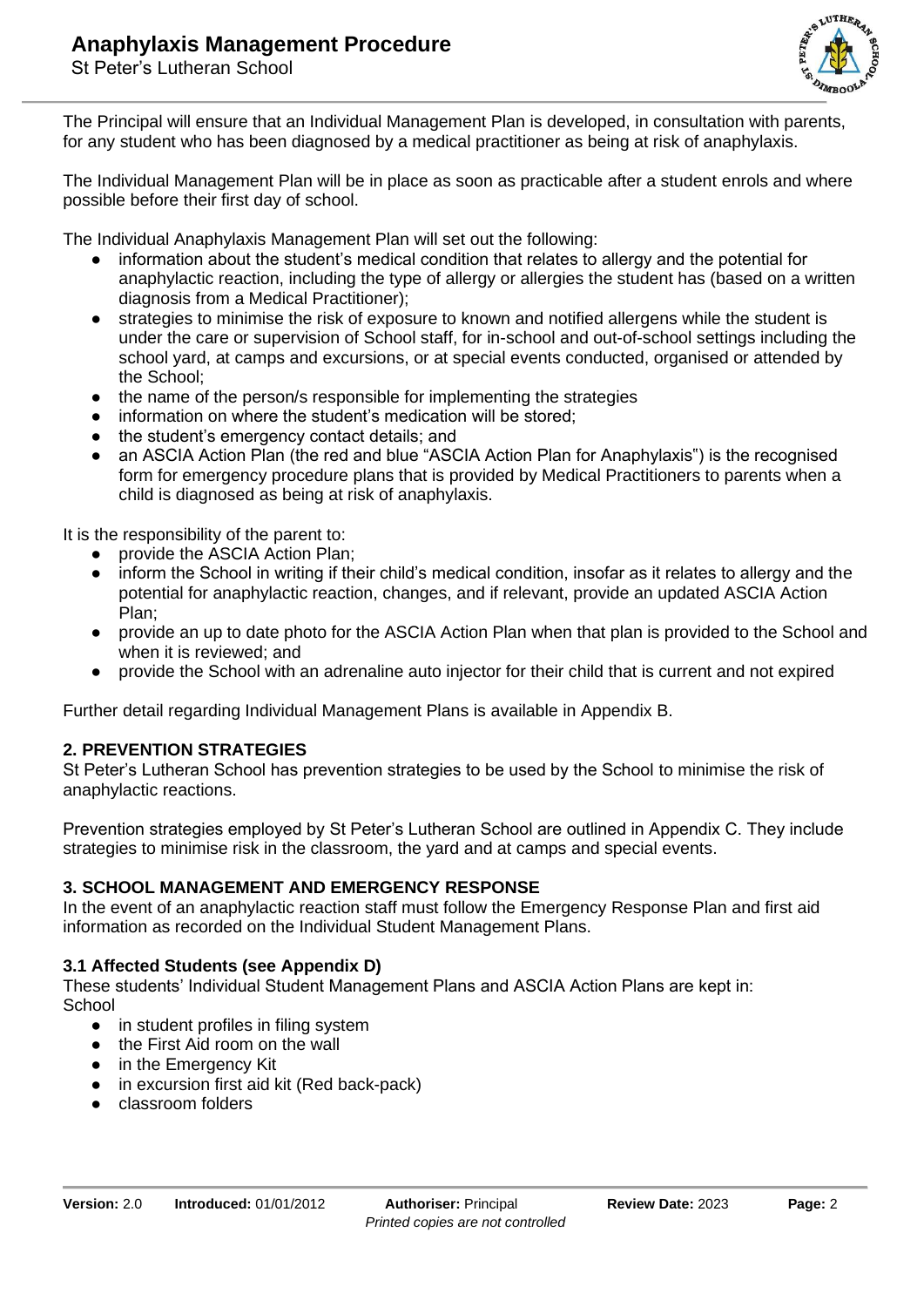

The Front Office Receptionist is responsible for making sure the EpiPens, Individual Student Management Plans and ASCIA Action Plans are current, kept in an unlocked location easily accessible to all staff, and to ensure that all School staff know where these are located.

### **3.2 Storage of EpiPens**

Storage of EpiPens & locations of anaphylactic information at the School is included in detail in Appendix E.

#### **3.3 First Aid Procedures**

The School's first aid procedures and student emergency procedures plan (ASCIA Action Plan and Individual Student Management Plan) must be followed at all times when responding to an anaphylactic reaction.

If a student has an anaphylactic reaction at the School; whilst in the care of St Peter's Lutheran School, the School has a First Aid Emergency Response Procedure which is attached as Appendix F. It includes the use of the ASCIA Action Plan.

When on excursion/camp, the generic ASCIA Action Plan for Anaphylaxis and an Anaphylaxis Event Record Sheet must be included in the medical folders that accompany students, along with the individual student EpiPen and Plans.

#### **3.4 Review**

After an anaphylactic reaction has taken place that has involved a student in the School's care and supervision, it is important that a review process takes place. The procedures for this are outlined in Appendix G.

Post Incident Support is available either through school based counselling or an external counsellor for the affected student, their family, teachers and any students witnessing the incident.

#### **4. ADRENALINE AUTO INJECTORS FOR GENERAL USE**

St Peter's Lutheran School has purchased back up adrenaline auto injectors for general use by the School.

The Principal is responsible for arranging for the purchase of additional adrenaline auto injector/s for general use and as a back up to those supplied by parents.

The Principal will determine the number of additional adrenaline auto injector/s required. In doing so, the Principal will take into account the following relevant considerations:

- the number of students enrolled at the School that have been diagnosed as being at risk of anaphylaxis;
- the accessibility of adrenaline auto injectors that have been provided by parents of students who have been diagnosed as being at risk of anaphylaxis;
- the availability and sufficient supply of adrenaline auto injectors for general use in specified locations at the School, including in the School yard, and at excursions, camps and special events conducted or organised by the School; and
- staff are to make sure that EpiPens are not kept in vehicles or in any place of extreme heat, or cold (ie refrigerators) during a camp/excursion/special event.
- Adrenaline auto injectors for general use have a limited life, usually expiring within 12-18 months, and will need to be replaced at the School's expense, either at the time of use or expiry, whichever is first.

Refer to Appendix E for location of extra EpiPens.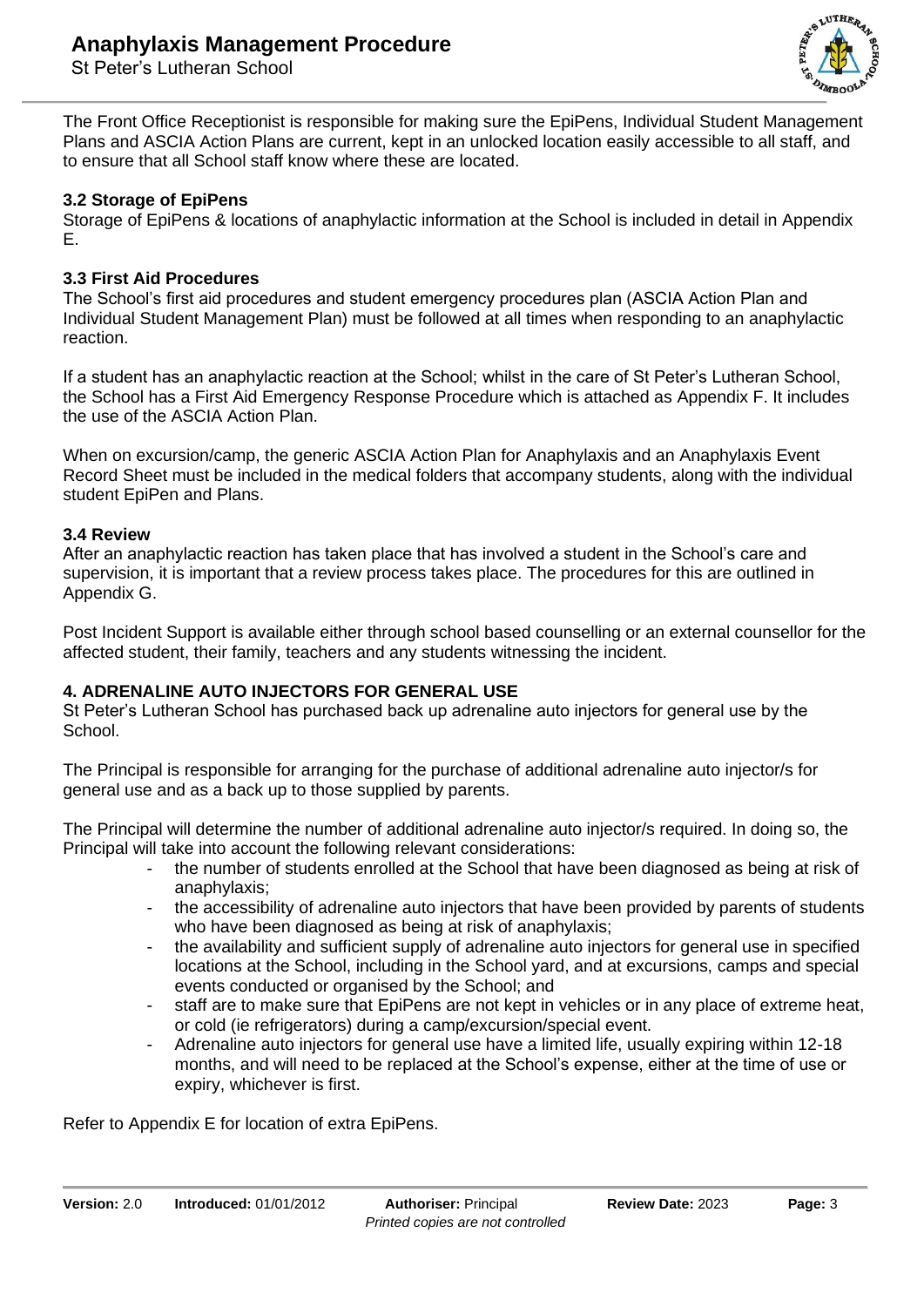

## **5. COMMUNICATION PLAN**

St Peter's Lutheran School has developed an Anaphylaxis Communication Plan.

#### - *St Peter's Lutheran School Anaphylaxis Communication Plan*

*St Peter's Lutheran School believes it is important to work with the whole school community to better understand how to provide a safe and supportive environment for all students, including students with severe allergies.*

*The School is committed to communicating the school's procedures and management practices to staff, students and the wider School community in collaboration with the appropriate authorities and the parents and carers of students who may be at risk of experiencing an anaphylactic reaction whilst at school.*

The School Communication Plan is included as Appendix H.

The training of School staff on anaphylaxis management is an integral part of the Communication Plan.

#### **6. ANNUAL ANAPHYLAXIS RISK MANAGEMENT CHECKLIST**

The completion of an annual Anaphylaxis Risk Management Checklist is part of the School calendar at St Peter's Lutheran School.

The Principal and/or nominees will complete an annual Risk Management Checklist to monitor their obligations, as published and amended from time to time. Refer to Appendix I.

#### **APPENDIX A MINISTERIAL ORDER 706 EDUCATION AND TRAINING REFORM ACT 2006**

Ministerial Order No. 706: Anaphylaxis Management in Victorian Schools The Minister for Education makes the following Order:

## **PART A: PRELIMINARY**

#### **Background**

Division 1 of Part 4.3 of the *Education and Training Reform Act 2006* sets out the requirements for initial and ongoing registration of Government and non-Government schools in Victoria.

Section 4.3.1(6) of the Act and Schedule 2 of the *Education and Training Reform Regulations 2007* set out the prescribed minimum standards for registration of schools.

Sub clause (c) of section 4.3.1(6) of the Act states that if a school has enrolled a student in circumstances where the school knows, or ought reasonably to know that the student has been diagnosed as being at risk of anaphylaxis, then the school must have an anaphylaxis management policy containing matters required by Ministerial Order.

Sections 4.3.2 to 4.3.5 of the Act enable the Victorian Registration and Qualifications Authority to take steps to satisfy itself as to whether or not a school complies and continues to comply with the prescribed minimum standards for registration, including the formulation and implementation of an appropriate anaphylaxis management policy in accordance with the Act, any relevant Ministerial Order, and any other applicable law or instrument.

#### **Purpose**

The purpose of this Order is to specify the matters that:

Schools applying for registration; and registered schools; must contain in their anaphylaxis management policy for the purposes of section 4.3.1(6)(c) of the Act.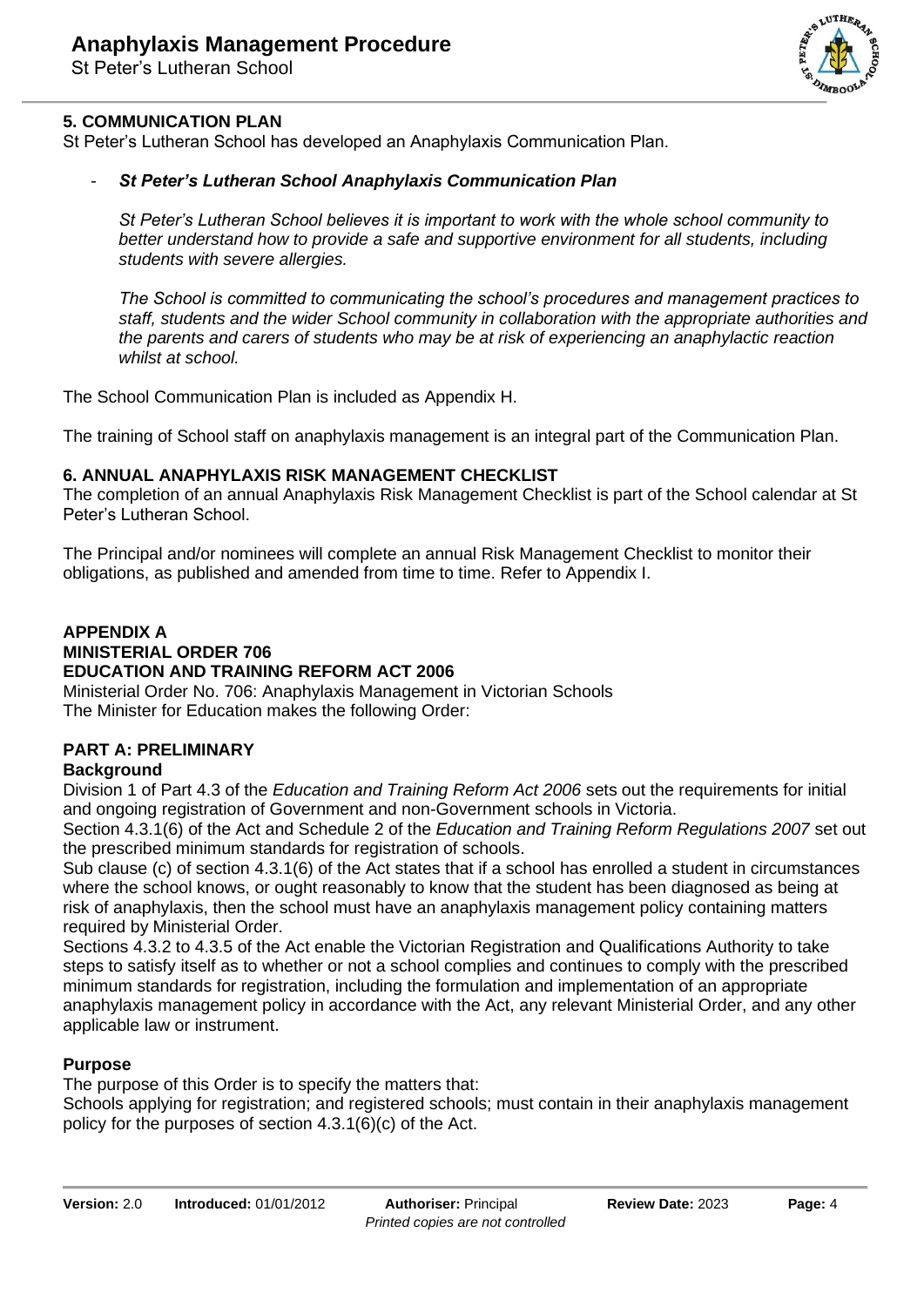

### **Commencement**

This Order comes into operation on 22 April 2014. Ministerial Order 90 is repealed with effect from the date that this Order comes into operation.

## **Authorising Provisions**

This Order is made under sections 4.3.1, 5.2.12, 5.10.4 and clause 11 of Schedule 6 of the Act.

## **Definitions**

Unless the contrary intention appears, words and phrases used in this Order have the same meaning as in the Act.

- "Act" means the *Education and Training Reform Act 2006*.
- "adrenaline autoinjector" means an adrenaline autoinjector device, approved for use by the Commonwealth Government Therapeutic Goods Administration, which can be used to administer a single premeasured dose of adrenaline to those experiencing a severe allergic reaction or anaphylaxis.
- "adrenaline autoinjector for general use" means a "back up" or "unassigned" adrenaline autoinjector.
- "anaphylaxis management training course" means:
	- (a) a course in anaphylaxis management training that is accredited as a VET accredited course in accordance with Part 3 of the *National Vocational Education and Training Regulator Act 2011* (Cth) that includes a competency check in the administration of an adrenaline autoinjector;
	- (b) a course in anaphylaxis management training accredited under Chapter 4 of the Act by the Victorian Registration and Qualifications Authority that includes a competency check in the administration of an adrenaline autoinjector;
	- (c) a course in anaphylaxis management endorsed and delivered by a tertiary level specialist allergy service within a tertiary level academic teaching hospital that includes a competency check in the administration of an adrenaline autoinjector; and any other course approved by the Secretary to the Department for the purpose of this Order as published by the Department.
- "Department" means the Department of Education and Early Childhood Development.
- "medical practitioner" means a registered medical practitioner within the meaning of the *Health Professions Registration Act 2005*, but excludes a person registered as a non-practicing health practitioner.
- "parent" in relation to a child means any person who has parental responsibility for "maior long term issues" as defined in the *Family Law Act 1975* (Cth) or has been granted "guardianship" for the child pursuant to the *Children, Youth and Families Act 2005* or other state welfare legislation.
- "school staff" means any person employed or engaged at a school who:

(a) is required to be registered under Part 2.6 of the Act to undertake duties as a teacher within the meaning of that Part:

(b) is in an educational support role, including a teacher's aide, in respect of a student with a medical condition that relates to allergy and the potential for anaphylactic reaction; and (c) the Principal determines should comply with the school's anaphylaxis management policy.

## **PART B: SCHOOL ANAPHYLAXIS POLICY REQUIREMENTS**

## **School Anaphylaxis Policy**

A school's anaphylaxis management policy must contain the following matters:

● a statement that the school will comply with: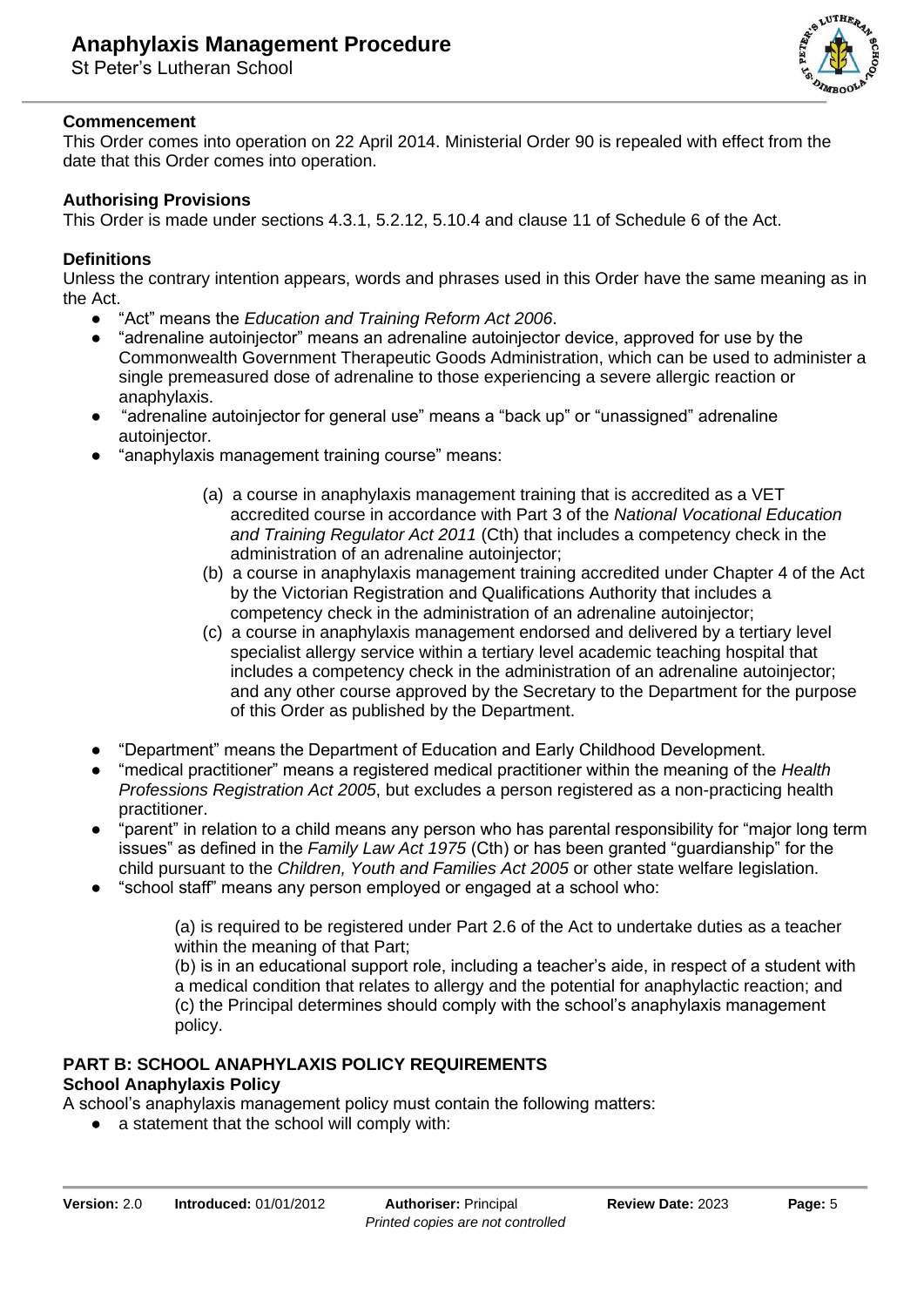

(a) this Ministerial Order; and guidelines related to anaphylaxis management in schools as published and amended by the Department from time to time.

(b) in accordance with Part C, information about the development, implementation, monitoring and regular review of Individual Anaphylaxis Management Plans, which include an individual ASCIA Action Plan for Anaphylaxis, in accordance with clause 0;

(c) in accordance with Part D, information and guidance in relation to the school's management of anaphylaxis, including:

- prevention strategies in accordance with clause 0;
- school management and emergency response procedures in accordance with clause 0;
- the purchase of adrenaline autoinjectors for general use in accordance with clause  $0$ :
- a communication plan in accordance with clause 0;
- training of school staff in accordance with clause 0; and
- completion of a school anaphylaxis risk management checklist in accordance with clause 0.

## **PART C: MANAGEMENT OF STUDENTS DIAGNOSED AS AT RISK OF ANAPHYLAXIS Individual Management Plans**

A school's anaphylaxis management policy must state the following in relation to Individual Anaphylaxis Management Plans for each student diagnosed with a medical condition that relates to allergy and the potential for anaphylactic reaction:

- that the Principal of the school is responsible for ensuring that an Individual Anaphylaxis Management Plan is developed, in consultation with the student's parents, for any student who has been diagnosed by a medical practitioner as having a medical condition that relates to allergy and the potential for anaphylactic reaction, where the school has been notified of that diagnosis;
	- that the Individual Anaphylaxis Management Plan must be in place as soon as practicable after the student enrols, and where possible before the student's first day of attendance at that school;
	- that the Individual Anaphylaxis Management Plan must include the following:
		- (a) information about the medical condition that relates to allergy and the potential for anaphylactic reaction, including the type of allergy or allergies the student has (based on a written diagnosis from a medical practitioner);
		- (b) strategies to minimise the risk of exposure to known and notified allergens while the student is under the care or supervision of school staff, for in-school and out of school settings including in the school yard, at camps and excursions, or at special events conducted, organised or attended by the school;
		- (c) the name of the person/s responsible for implementing the strategies;
		- (d) information on where the student's medication will be stored;
		- (e) the student's emergency contact details; and
		- (f) an action plan in a format approved by the Australasian Society of Clinical Immunology and Allergy (hereafter referred to as an ASCIA Action Plan), provided by the parent.

A school's anaphylaxis management policy must require the school to review the student's Individual Anaphylaxis Management Plan in consultation with the student's parents in all of the following circumstances: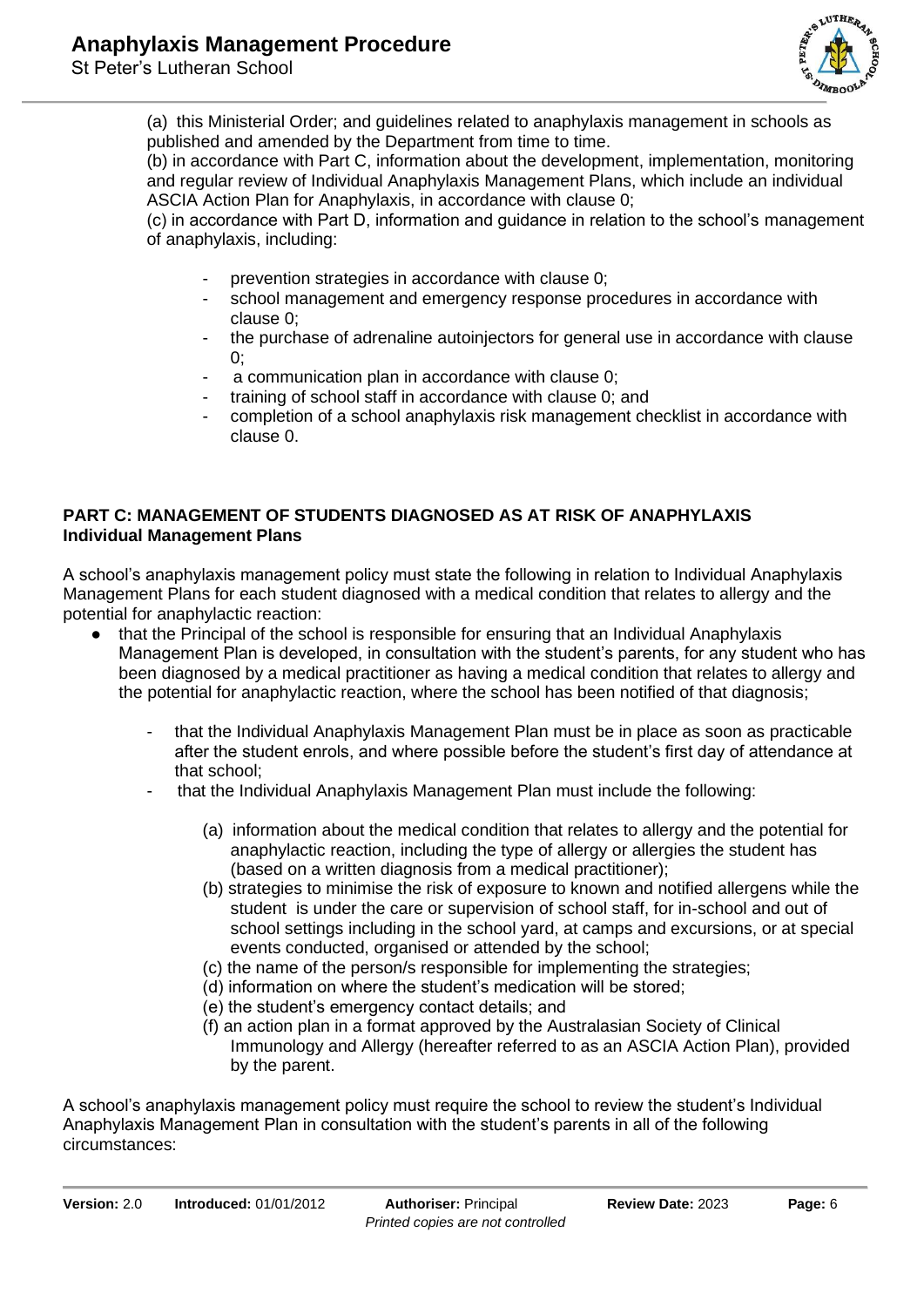

- annually:
- if the student's medical condition, insofar as it relates to allergy and the potential for anaphylactic reaction, changes;
- as soon as is practicable after a student has an anaphylactic reaction at school; and
- when a student is to participate in an off-site activity such as camps and excursions, or at special events conducted, organised or attended by the school.

A school's anaphylaxis management policy must state that it is the responsibility of the parent to:

- provide the ASCIA Action Plan referred to in clause (f);
- inform the school in writing if their child's medical condition, insofar as it relates to allergy and the potential for anaphylactic reaction, changes and if relevant provide an updated ASCIA Action Plan;
- provide an up to date photo for the ASCIA Action Plan when that plan is provided to the school and when it is reviewed; and
- provide the school with an adrenaline autoinjector that is current and not expired for their child.

## **PART D: SCHOOL MANAGEMENT OF ANAPHYLAXIS**

## **Prevention Strategies**

A school's anaphylaxis management policy must include prevention strategies used by the school to minimise the risk of an anaphylactic reaction.

## **School Management and Emergency Response**

A school's anaphylaxis management policy must include details of how the policy integrates with the school's general first aid and emergency response procedures.

The school's anaphylaxis management policy must include procedures for emergency response to anaphylactic reactions including:

- a complete and up to date list of students identified as having a medical condition that relates to allergy and the potential for anaphylactic reaction;
- details of Individual Anaphylaxis Management Plans and ACSIA Action Plans and where these can be located:
	- (a) during normal school activities including in the classroom, in the school yard, in all school buildings and sites including gymnasiums and halls; and
	- (b) during off-site or out of school activities, including on excursions, school camps and at special events conducted, organised or attended by the school;
	- (c) information about storage and accessibility of adrenaline autoinjectors including those for general use; and
	- (d) how communication with school staff, students and parents is to occur in accordance with a communications plan that complies with clause 0.

The school's anaphylaxis management policy must state that when a student with a medical condition that relates to allergy and the potential for anaphylactic reaction is under the care or supervision of the school outside of normal class activities, including in the school yard, at camps and excursions, or at special events conducted, organised or attended by the school, the Principal must ensure that there is a sufficient number of school staff present who have been trained in accordance with clause 0.

The school's anaphylaxis management policy must state that in the event of an anaphylactic reaction, the emergency response procedures in its policy must be followed, together with the school's general first aid and emergency response procedures and the student's ASCIA Action Plan.

## **Adrenaline Autoinjectors for General Use**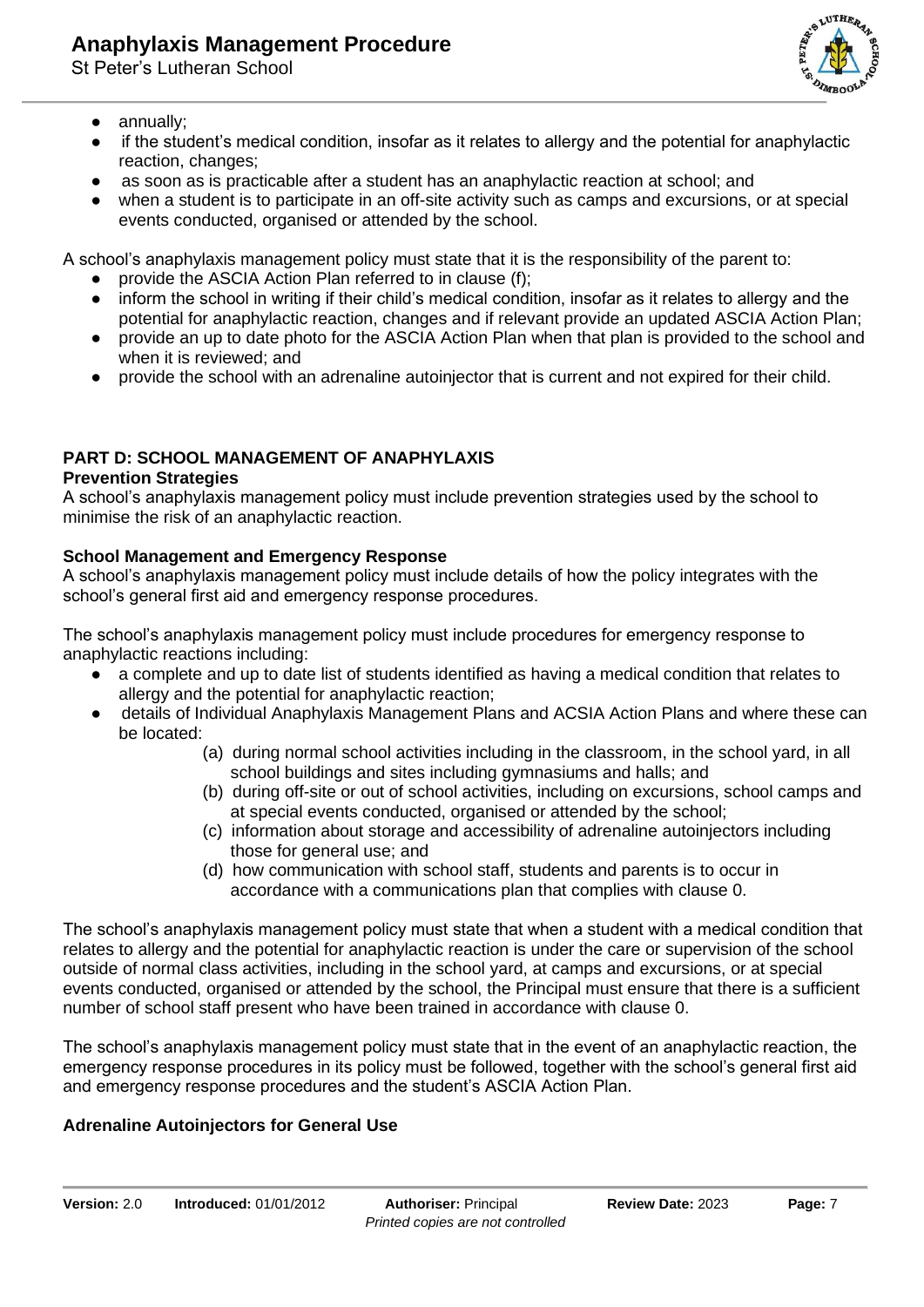

A school's anaphylaxis management policy must prescribe the purchase of adrenaline autoinjectors for general use as follows:

- The Principal is responsible for arranging for the purchase of additional adrenaline autoinjector(s) for general use and as a back up to those supplied by parents;
- the principal will determine the number and type of adrenaline autoinjector(s) for general use to purchase and in doing so consider all of the following:
	- the number of students enrolled at the school that have been diagnosed with a medical condition that relates to allergy and the potential for anaphylactic reaction;
	- the accessibility of adrenaline autoinjectors that have been provided by parents;
	- the availability of a sufficient supply of adrenaline autoinjectors for general use in specified locations at the school, including in the school yard, and at excursions, camps and special events conducted, organised or attended by the school; and
	- that adrenaline autoinjectors have a limited life, usually expire within 12-18 months, and will need to be replaced at the school's expense, either at the time of use or expiry, whichever is first.

## **Communication Plan**

A school's anaphylaxis management policy must contain a communication plan that includes the following information:

- that the principal of a school is responsible for ensuring that a communication plan is developed to provide information to all school staff, students and parents about anaphylaxis and the school's anaphylaxis management policy;
- strategies for advising school staff, students and parents about how to respond to an anaphylactic reaction:

(a) during normal school activities including in the classroom, in the school yard, in all school buildings and sites including gymnasiums and halls; and

(b) during off-site or out of school activities, including on excursions, school camps and at special events conducted, organised or attended by the school;

- procedures to inform volunteers and casual relief staff of students with a medical condition that relates to allergy and the potential for anaphylactic reaction and their role in responding to an anaphylactic reaction of a student in their care; and
- that the Principal of a school is responsible for ensuring that the school staff identified in clause 12.1 are: trained; and briefed at least twice per calendar year in accordance with clause 0.

## **Staff Training**

A school's anaphylaxis management policy must state that the following school staff must be trained in accordance with this clause:

- school staff who conduct classes that students with a medical condition that relates to allergy and the potential for anaphylactic reaction attend; and
- any further school staff that the principal identifies, based on an assessment of the risk of an anaphylactic reaction occurring while a student is under the care or supervision of the school.

A school's anaphylaxis management policy must state that school staff who are subject to training requirements in accordance with clause 0 must:

- have successfully completed an anaphylaxis management training course in the three years prior; and
- participate in a briefing, to occur twice per calendar year with the first one to be held at the beginning of the school year, by a member of school staff who has successfully completed an anaphylaxis management training course in the 12 months prior, on:
	- (a) the school's anaphylaxis management policy;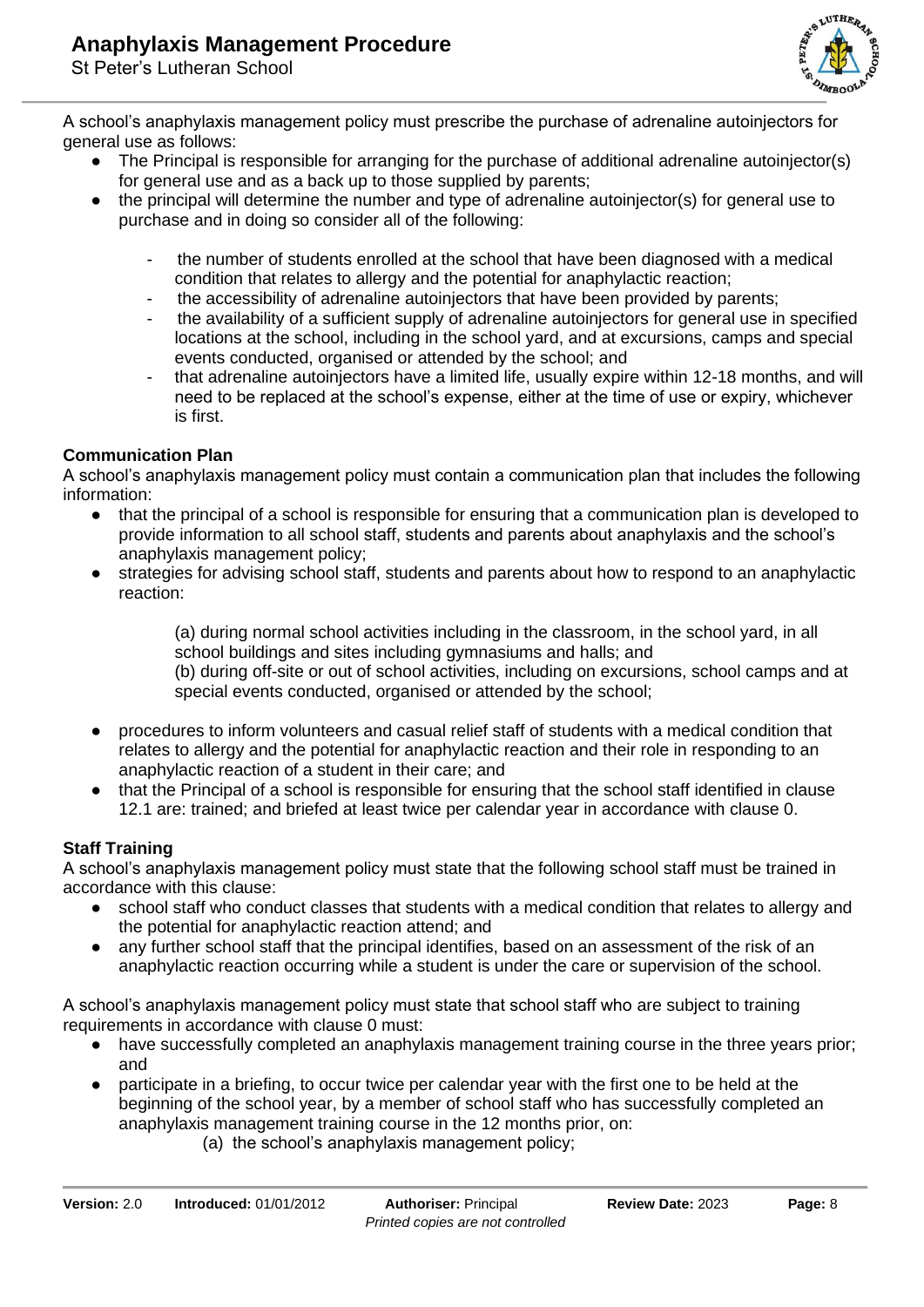

- (b) the causes, symptoms and treatment of anaphylaxis;
- (c) the identities of students with a medical condition that relates to allergy and the potential for anaphylactic reaction, and where their medication is located;
- (d) how to use an adrenaline autoinjector, including hands on practice with a trainer adrenaline autoinjector;
- (e) the school's general first aid and emergency response procedures; and
- (f) the location of, and access to, adrenaline autoinjectors that have been provided by parents or purchased by the school for general use.

If for any reason training and briefing has not yet occurred in accordance with clauses 12.2.1 and 12.2.2, the Principal must develop an interim plan in consultation with the parents of any affected student with a medical condition that relates to allergy and the potential for anaphylactic reaction, and training must occur as soon as possible thereafter.

## **Annual Risk Management Checklist**

A school's anaphylaxis management policy must include a requirement that the Principal complete an annual risk management checklist to monitor their obligations, as published and amended by the Department from time to time.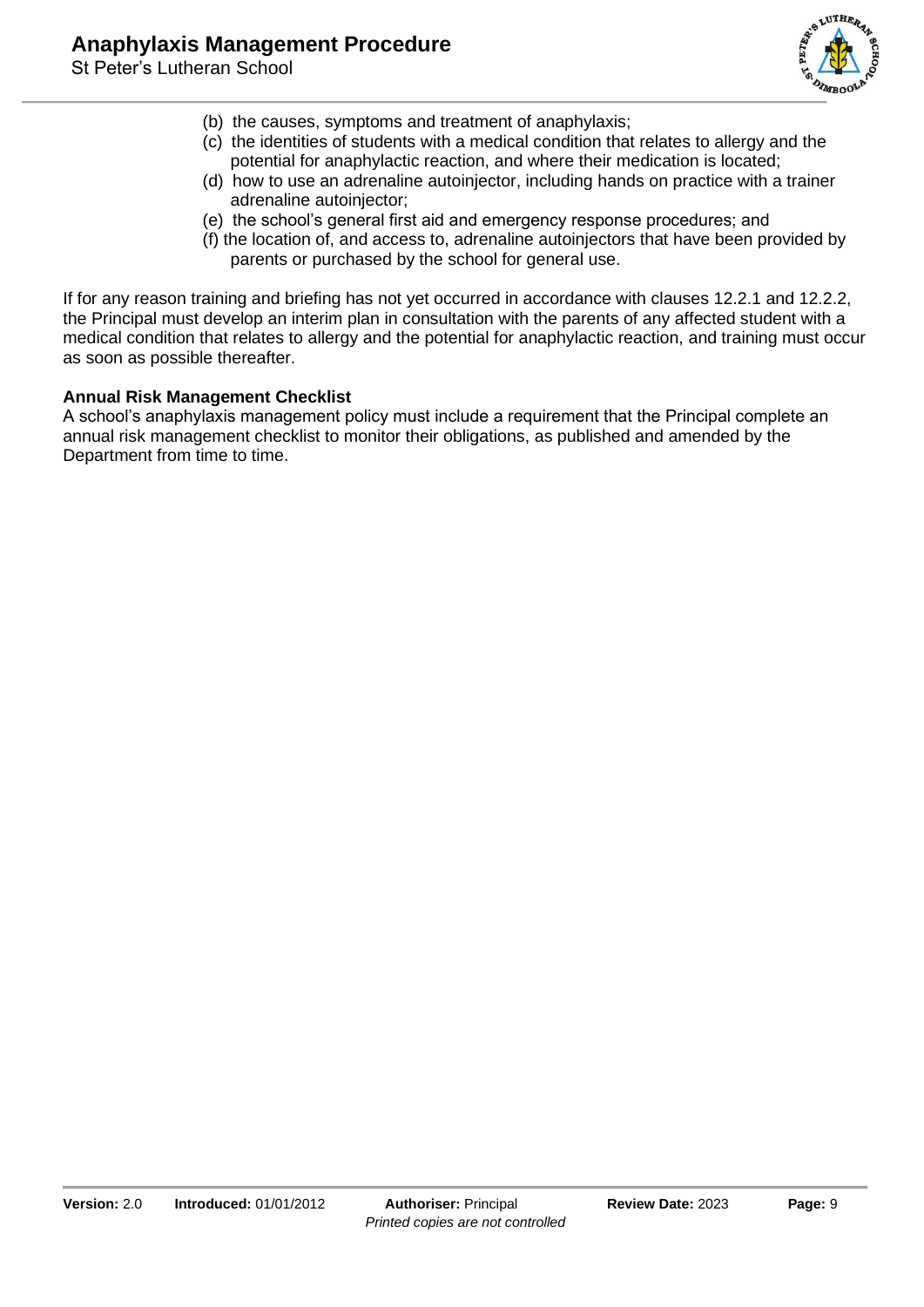

### **APPENDIX B INDIVIDUAL MANAGEMENT PLANS**

The Individual Anaphylaxis Management Plans will set out the following:

- Information about the student's medical condition that relates to allergy and the potential for anaphylactic reaction, including the type of allergy or allergies the student has (based on a written diagnosis from a medical practitioner);
- Strategies to minimise the risk of exposure to known and notified allergens while the student is under the care or supervision of School staff, for in-school and out-of-school settings including the school yard, at camps and excursions, or at special events conducted, organised or attended by the School;
- The name of the person/s responsible for implementing the strategies
- Information on where the student's medication will be stored;
- The student's emergency contact details; and
- An ASCIA Action Plan (the red and blue "ASCIA Action Plan for Anaphylaxis") is the recognised form for emergency procedure plans that is provided by medical practitioners to parents when a child is diagnosed as being at risk of anaphylaxis.

School staff will then implement and monitor the student's Individual Anaphylaxis Management Plan. The student individual management plan is reviewed by administration staff in consultation with the student's parents in all of the following circumstances:

- Annually;
- If the student's medical condition, insofar as it relates to allergy and the potential for anaphylactic reaction, changes, or
- As soon as is practicable after a student has an anaphylactic reaction at school; and
- When a student is to participate in an off-site activity such as camps or excursions, or at special events conducted, organised or attended by the School (e.g. class parties, elective subjects, cultural days, fetes, incursions). This will entail written responses from parents on permission forms.

It is the responsibility of the Parent to:

- Provide the ASCIA Action Plan:
- Inform the School in writing if their child's medical condition, insofar as it relates to allergy and the potential for anaphylactic reaction, changes, and if relevant, provide an updated ASCIA Action Plan;
- Provide an up to date photo for the ASCIA Action Plan when that plan is provided to the School and when it is reviewed; and
- Provide the School with an adrenaline auto injector for their child that is current and not expired.

| ascia<br>www.allergy.org.au                                                                                                                                                                                                                                                                                                                                                                                                                          | <b>ACTION PLAN FOR</b><br>Anaphylaxis                                                                                                                                                                                                                                                                                                                                                                                                                                                                                                                                                                                                                       |
|------------------------------------------------------------------------------------------------------------------------------------------------------------------------------------------------------------------------------------------------------------------------------------------------------------------------------------------------------------------------------------------------------------------------------------------------------|-------------------------------------------------------------------------------------------------------------------------------------------------------------------------------------------------------------------------------------------------------------------------------------------------------------------------------------------------------------------------------------------------------------------------------------------------------------------------------------------------------------------------------------------------------------------------------------------------------------------------------------------------------------|
| Nemer.                                                                                                                                                                                                                                                                                                                                                                                                                                               | for use with EpiPen <sup>®</sup> or EpiPen® Jr adrenaline autoinjectors                                                                                                                                                                                                                                                                                                                                                                                                                                                                                                                                                                                     |
| Data of timber.<br>Photo                                                                                                                                                                                                                                                                                                                                                                                                                             | MILD TO MODERATE ALLERGIC REACTION<br>· swelling of lips, face, eyes<br>· hives or welts<br>· tingling mouth<br>· abdominal pain, vomiting (these are signs of a severe allergic<br>reaction to insects)                                                                                                                                                                                                                                                                                                                                                                                                                                                    |
|                                                                                                                                                                                                                                                                                                                                                                                                                                                      | <b>ACTION</b>                                                                                                                                                                                                                                                                                                                                                                                                                                                                                                                                                                                                                                               |
| <b>Quiforned allergena:</b><br>Remly/amargancy contact name air                                                                                                                                                                                                                                                                                                                                                                                      | . For insect allergy, flick out sting if visible. Do not remove ticks.<br>. Stay with person and call for help<br>. Locate EpiPen® or EpiPen® Jr<br>· Contact family/emergency contact                                                                                                                                                                                                                                                                                                                                                                                                                                                                      |
| Viena Pro<br><b>North Pitt</b>                                                                                                                                                                                                                                                                                                                                                                                                                       | Watch for any one of the<br>following signs of Anaphylaxis                                                                                                                                                                                                                                                                                                                                                                                                                                                                                                                                                                                                  |
| Mobile Pitz                                                                                                                                                                                                                                                                                                                                                                                                                                          | ANAPHYLAXIS (SEVERE ALLERGIC REACTION)                                                                                                                                                                                                                                                                                                                                                                                                                                                                                                                                                                                                                      |
| Pan prepared by:<br>b.<br>50140<br>Date<br>How to give EpiPen <sup>®</sup>                                                                                                                                                                                                                                                                                                                                                                           | · difficult/noisy breathing<br>· swelling of tongue<br>· swelling/tightness in throat<br>· difficulty talking and/or hoarse voice<br>· wheeze or persistent cough<br>· persistent dizziness or collapse<br>· pale and floppy (young children)                                                                                                                                                                                                                                                                                                                                                                                                               |
| or EpiPen <sup>®</sup> Ir                                                                                                                                                                                                                                                                                                                                                                                                                            | <b>ACTION</b>                                                                                                                                                                                                                                                                                                                                                                                                                                                                                                                                                                                                                                               |
| lm:<br>Forn fut around<br>GoPan <sup>8</sup> and<br><b>KACE BLICK</b><br><b>DIO against outer</b><br>FULL OFF GREY<br>ready gri twitt or<br><b>BAPETY CAP</b><br><b>NACESTONE</b><br><b>REVIEW SHAW</b><br><b>PUBH DOWN</b><br>and 20 faz?<br><b>NERD UNITS</b><br><b>COLS ARRY</b><br><b>MUSH-FAMILY</b><br>or fair and hold.<br><b><i><u>liberale</u></i></b><br><b>Hyaction with fax</b><br>0.0 hot minimize no<br>50 MILERARY<br><b>BECOVOR.</b> | 1 Lay person flat, do not stand or walk. If breathing is diffi-<br>cult allow to sit<br>2 Give EpiPen <sup>®</sup> or EpiPen <sup>®</sup> Jr<br>3 Phone ambulance - 000 (AU), 111 (NZ), 112 (mobile)<br>Ē<br>4 Contact family/emergency contact<br>5 Further adrenaline doses may be given if no response after<br>5 minutes (if another adrenaline autoinjector is available)<br>If in doubt, give EpiPen <sup>10</sup> or EpiPen <sup>13</sup> Jr.<br>Estheritor is generally prescribed for phildren aged 2-5 years.<br>ŧ<br>*Medical observation in hospital for at least 4 hours is recommended after anaphylaxis.<br>i<br>ī<br>Additional information |

This plan is to be completed by the principal or nominee on the basis of information from the student's medical practitioner (ASCIA Action Plan for Anaphylaxis) provided by the parent.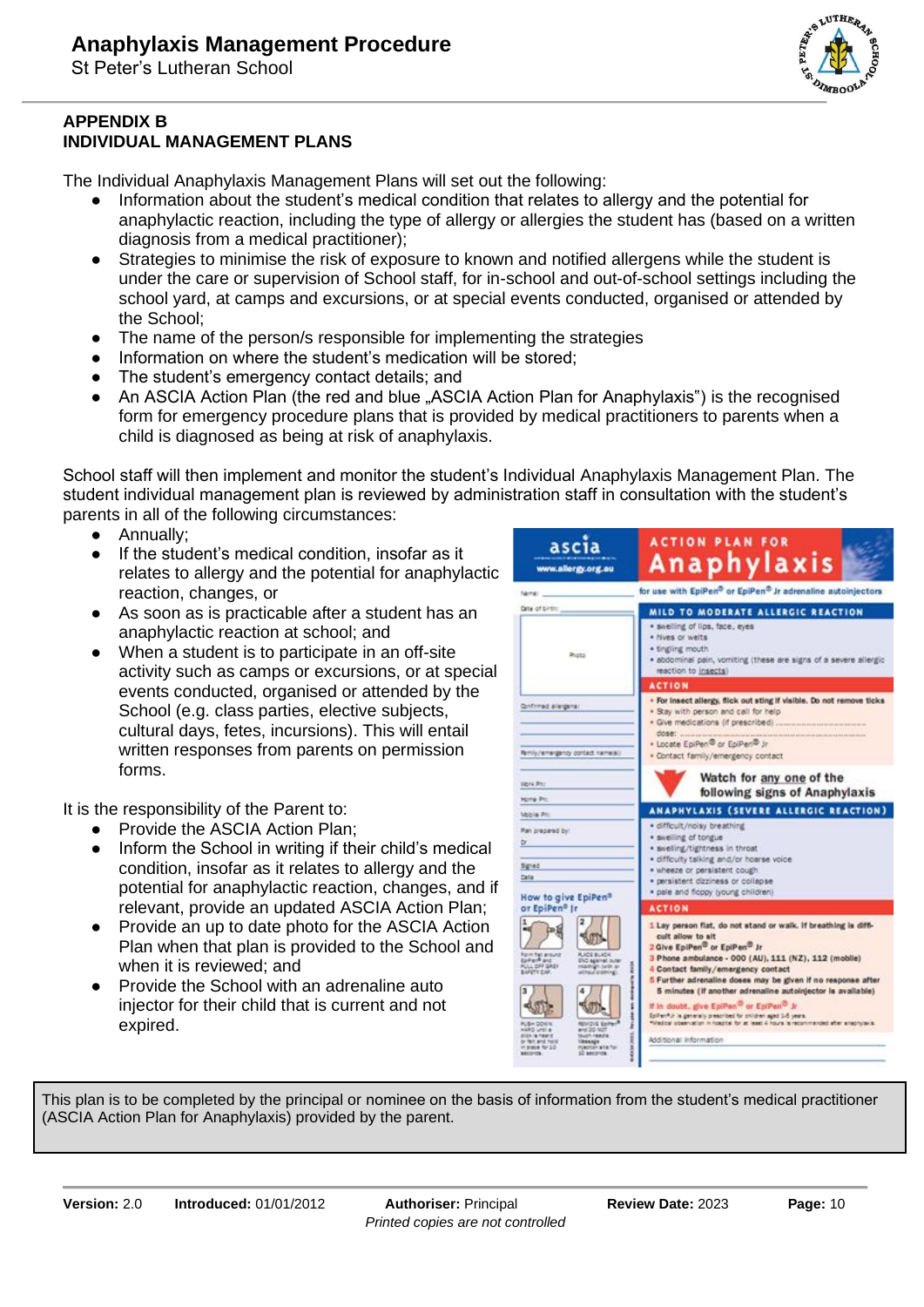## **Anaphylaxis Management Procedure**



| It is the parent's responsibility to provide the school with a copy of the student's ASCIA Action Plan for Anaphylaxis<br>containing the emergency procedures plan (signed by the student's medical practitioner) and an up-to-date photo of the<br>student- to be appended to this plan; and to inform the school if their child's medical condition changes. |                                   |                                |  |
|----------------------------------------------------------------------------------------------------------------------------------------------------------------------------------------------------------------------------------------------------------------------------------------------------------------------------------------------------------------|-----------------------------------|--------------------------------|--|
| <b>School</b>                                                                                                                                                                                                                                                                                                                                                  | <b>St Peter's Lutheran School</b> |                                |  |
| <b>Student Name</b>                                                                                                                                                                                                                                                                                                                                            |                                   | <b>Student</b><br><b>Photo</b> |  |
| D.O.B                                                                                                                                                                                                                                                                                                                                                          |                                   | <b>Year Level</b>              |  |
| Severly allergic to:                                                                                                                                                                                                                                                                                                                                           |                                   |                                |  |
| <b>Other health</b><br>conditions:                                                                                                                                                                                                                                                                                                                             |                                   |                                |  |
| <b>Medication at</b><br>school:                                                                                                                                                                                                                                                                                                                                |                                   |                                |  |

| <b>EMERGENCY CONTACT DETAILS (PARENT/ GUARDIAN)</b> |  |                           |  |  |
|-----------------------------------------------------|--|---------------------------|--|--|
| <b>Parent/ Guardian 1</b>                           |  | <b>Parent/ Guardian 2</b> |  |  |
| <b>Name</b>                                         |  | <b>Name</b>               |  |  |
| Relationship                                        |  | Relationship              |  |  |
| <b>Home Phone</b>                                   |  | <b>Home Phone</b>         |  |  |
| <b>Work Phone</b>                                   |  | <b>Work Phone</b>         |  |  |
| <b>Mobile</b>                                       |  | <b>Mobile</b>             |  |  |
| <b>Address</b>                                      |  | <b>Address</b>            |  |  |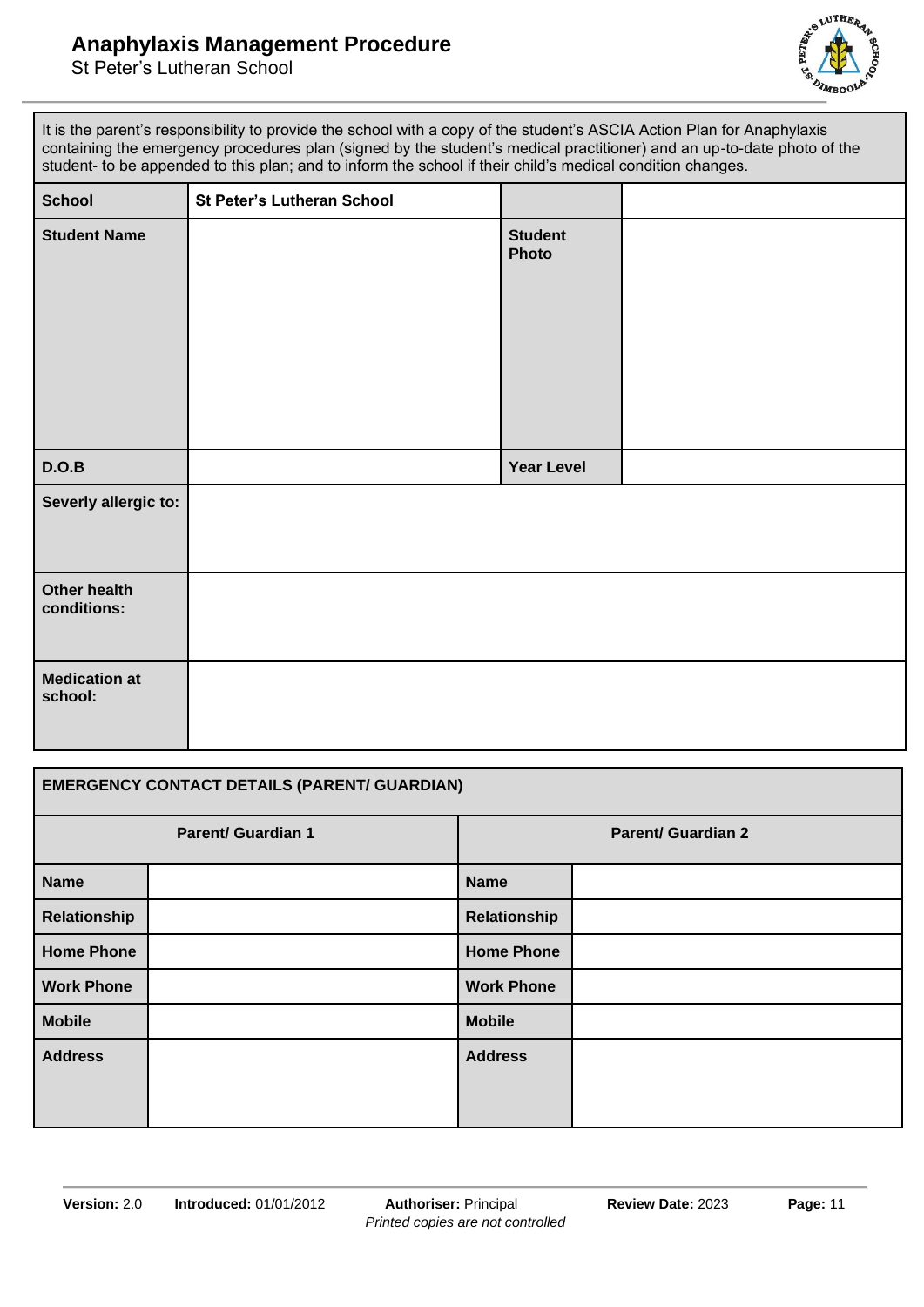

| <b>EMERGENCY CONTACT DETAILS (ALTERNATE)</b> |  |                            |  |  |
|----------------------------------------------|--|----------------------------|--|--|
| <b>Alternate Contact 1</b>                   |  | <b>Alternate Contact 2</b> |  |  |
| <b>Name</b>                                  |  | <b>Name</b>                |  |  |
| Relationship                                 |  | <b>Relationship</b>        |  |  |
| <b>Home Phone</b>                            |  | <b>Home Phone</b>          |  |  |
| <b>Work Phone</b>                            |  | <b>Work Phone</b>          |  |  |
| <b>Mobile</b>                                |  | <b>Mobile</b>              |  |  |
| <b>Address</b>                               |  | <b>Address</b>             |  |  |
|                                              |  |                            |  |  |

| <b>MEDICAL PRACTITIONER CONTACT</b> |              |  |  |
|-------------------------------------|--------------|--|--|
| <b>Name</b>                         | <b>Phone</b> |  |  |

|                                                                                         | <b>ON SCHOOL SITE CARE</b> |
|-----------------------------------------------------------------------------------------|----------------------------|
| <b>Emergency care to be</b><br>provided at school                                       |                            |
| <b>Storage location for</b><br>adrenaline autoinjector<br>(device specific)<br>(EpiPen) |                            |

#### **ENVIRONMENT**

To be completed by principal or nominee. Please consider each environment/are (on and off school site) that student will be in fo food tech room, sports oval, excursions and camps etc.

| Name of environment/ area: Normal Classroom Environment |                                       |                    |  |
|---------------------------------------------------------|---------------------------------------|--------------------|--|
| <b>Risk identified</b>                                  | Actions required to minimise the risk | Who is responsible |  |
|                                                         |                                       |                    |  |
|                                                         |                                       |                    |  |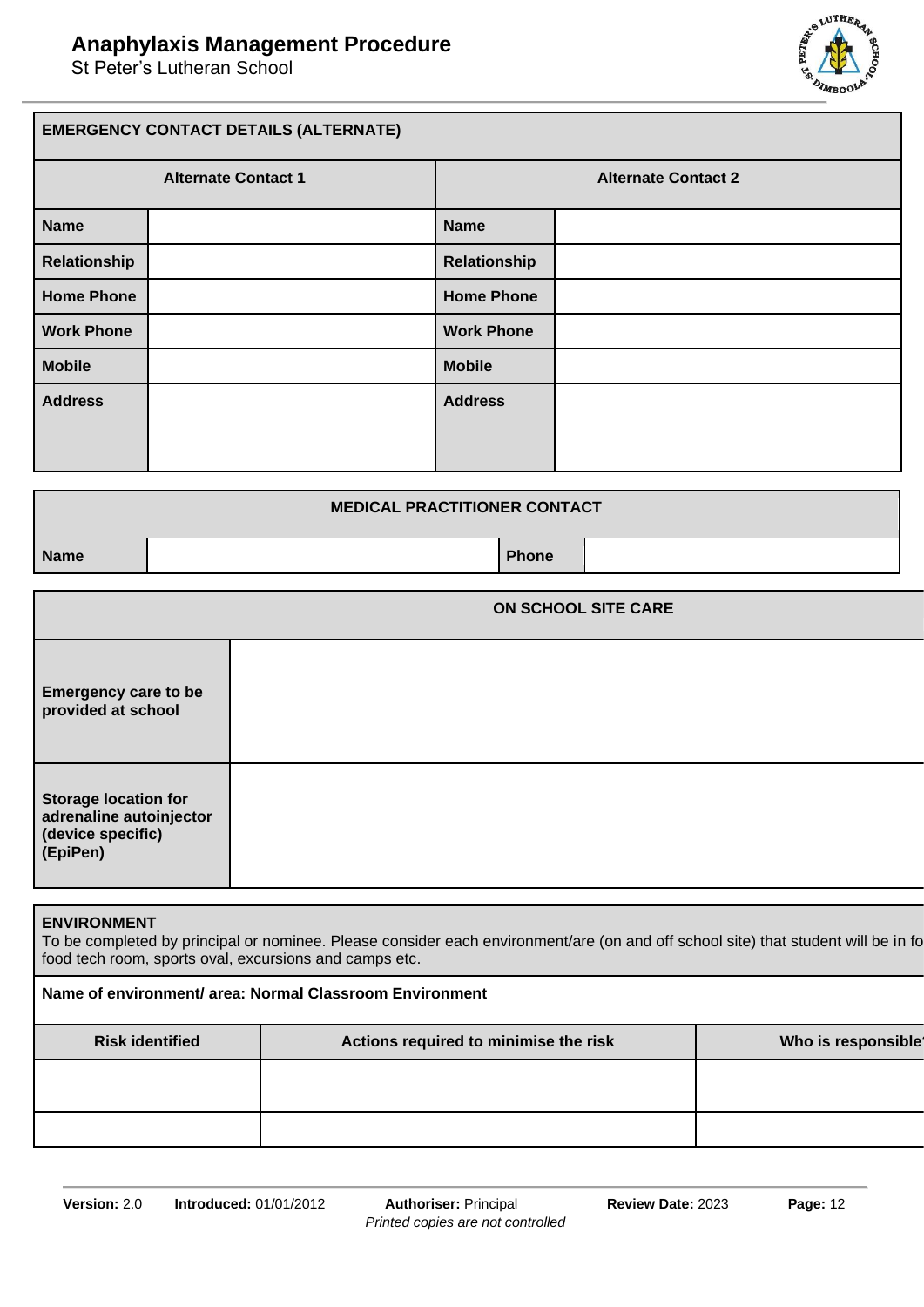

|                                             | Name of environment/ area: Specialist Learning Areas (Ag, Food Studies, P.E., Science etc.)  |                    |
|---------------------------------------------|----------------------------------------------------------------------------------------------|--------------------|
| <b>Risk identified</b>                      | Actions required to minimise the risk                                                        | Who is responsible |
|                                             |                                                                                              |                    |
|                                             |                                                                                              |                    |
|                                             | Name of environment/ area: Third Party Providers (HDSC, VSV, RIST, etc.)                     |                    |
| <b>Risk identified</b>                      | Actions required to minimise the risk                                                        | Who is responsible |
|                                             |                                                                                              |                    |
|                                             |                                                                                              |                    |
|                                             |                                                                                              |                    |
| Name of environment/ area: Excursion, Camps |                                                                                              |                    |
| <b>Risk identified</b>                      | Actions required to minimise the risk                                                        | Who is responsible |
|                                             |                                                                                              |                    |
|                                             |                                                                                              |                    |
|                                             |                                                                                              |                    |
|                                             | Name of environment/ area: Food Related Activities (May Market, Fundraisers, Special Treats) |                    |
| <b>Risk identified</b>                      | Actions required to minimise the risk                                                        | Who is responsible |
|                                             |                                                                                              |                    |
|                                             |                                                                                              |                    |
|                                             |                                                                                              |                    |
|                                             |                                                                                              |                    |

**ASCIA Action Plan for Anaphylaxis attached to document (circle)** Yes / No

This individual Anaphylaxis Management Plan will be reviewed on any of the following occurrence (which ● Annually

- If the student's medical condition, insofar as it relates to allergy and the potential for anaphylactic reaction, changes
- As soon as practicable after the student has an anaphylactic reaction at school
- When the student is to participate in an off-site activity, such as camps and excursions, or at special events conducted, c (e.g. class parties, elective subjects, cultural days, fetes, incursions).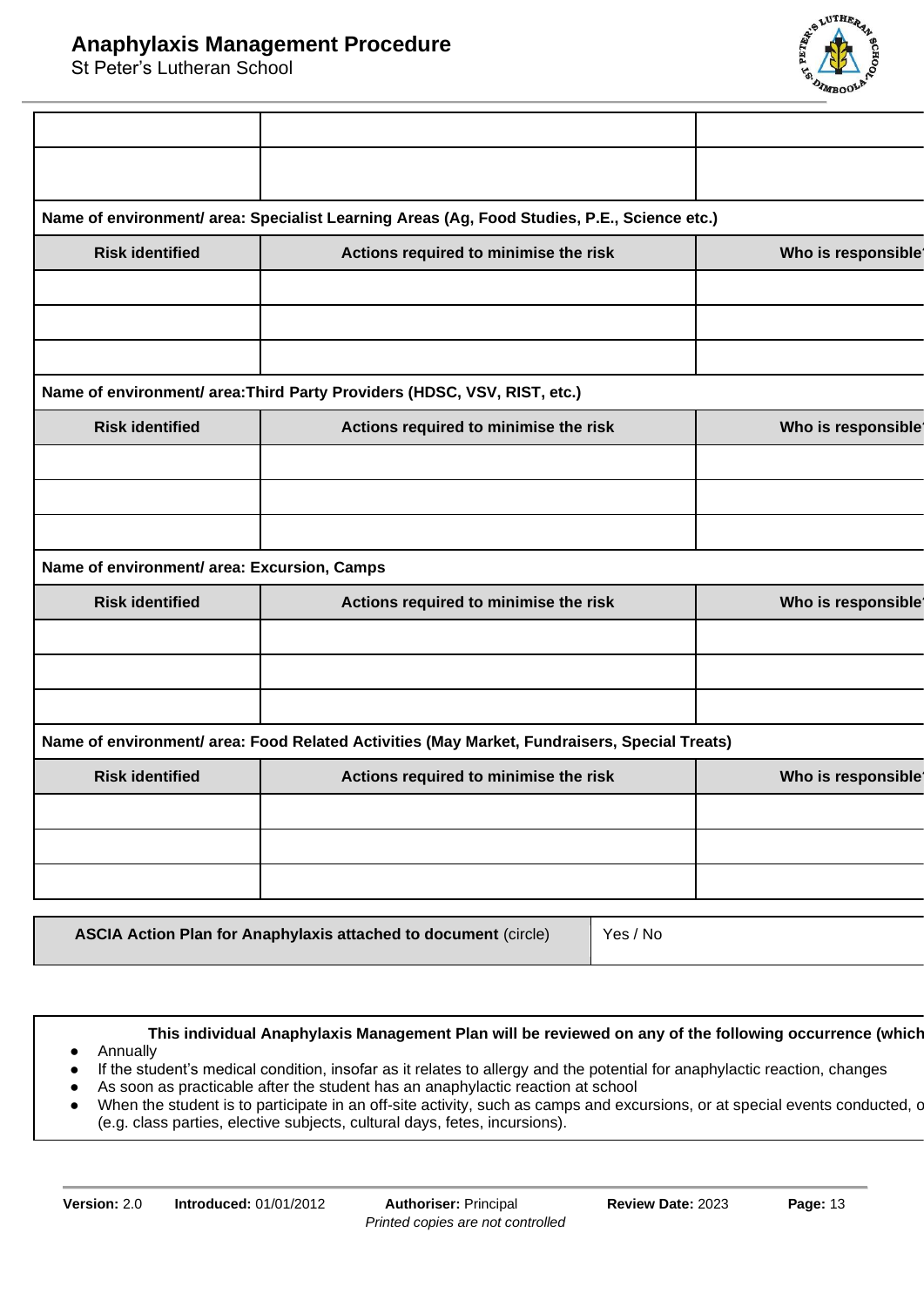

| I have been consulted in the development of this Individual Anaphylaxis Management Plan.<br>I consent to the risk minimisation strategies proposed. |  |  |
|-----------------------------------------------------------------------------------------------------------------------------------------------------|--|--|
| Signature of parent/guardian:                                                                                                                       |  |  |
| Date:                                                                                                                                               |  |  |
| I have consulted the parents of the students and the relevant school staff who will be involved in the implementation of this Indivio               |  |  |
| Signature of principal (or nominee):                                                                                                                |  |  |
| Date:                                                                                                                                               |  |  |

## **APPENDIX C Prevention Strategies for Managing Anaphylaxis in School Settings**

#### **AT SCHOOL / ON SITE**

#### **In Classrooms:**

- Keep a copy of the students' Individual Anaphylaxis Management Plans in a folder with each teacher.
- Teacher to liaise with parents about food-related activities ahead of time.
- Treats for the other students in the class should not contain the substance to which the student is allergic. It is recommended to use non-food treats where possible. Generic letters sent to members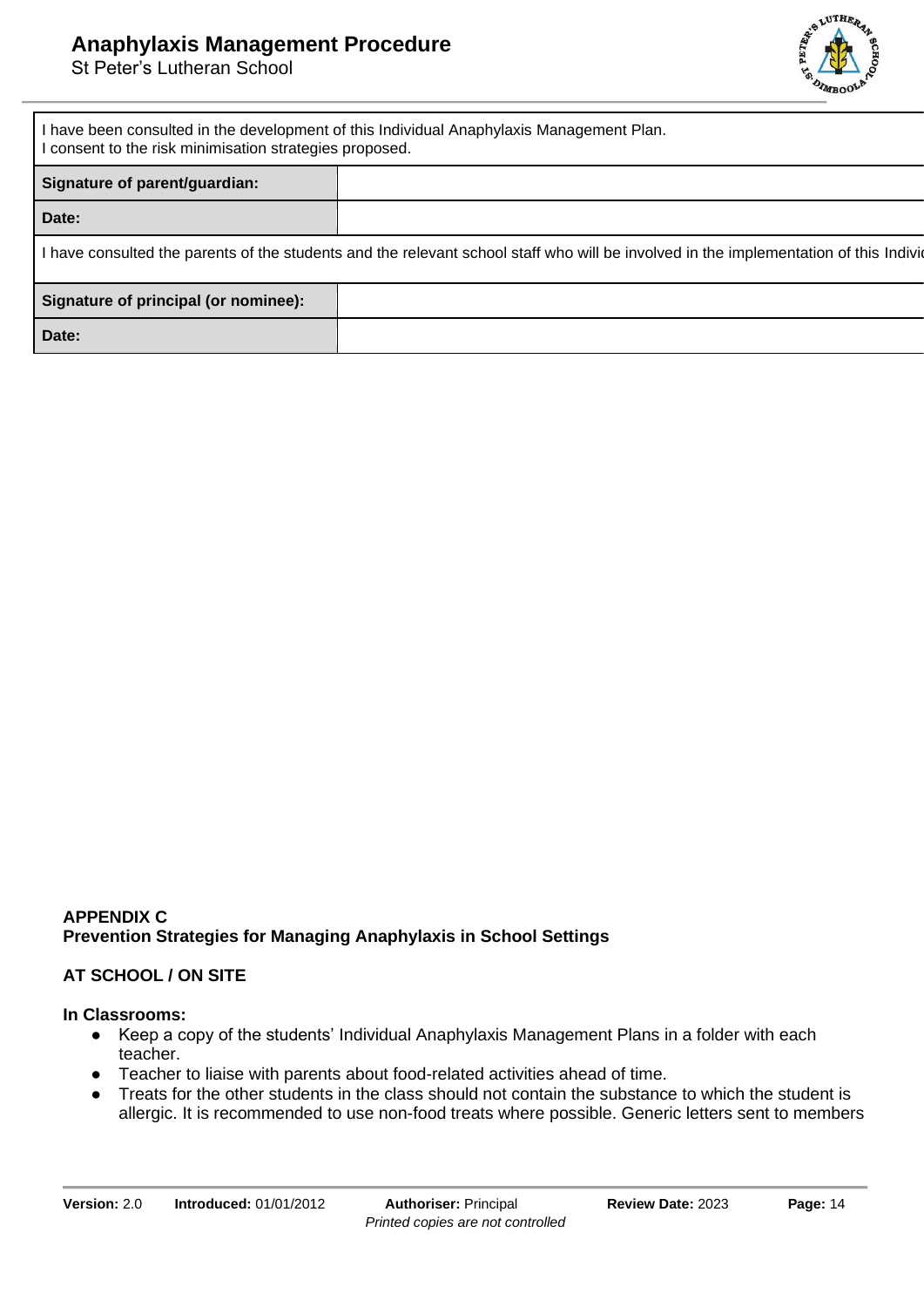

of class where there is a child suffering anaphylaxis at the beginning of each term regarding this matter. Teachers to confer with Administration staff.

- Staff must check for the possibility of hidden allergens in food and other substances used in cooking, food technology, science and art classes (i.e. egg or milk cartons, empty peanut butter jars, etc.) Check class recycling programs each new school year.
- Staff must ensure all cooking utensils, preparation dishes, plates, knives, forks etc. are washed and cleaned thoroughly after preparation of food and cooking.
- Staff must have regular discussions with students about the importance of washing hands, eating their own food and not sharing food.
- Teaching staff must brief classmates/school generally on allergies and what their response should be to an anaphylactic reaction. Teachers in classes where a student/s suffer from anaphylaxis will provide specific information to the class on the students' condition with parental permission.

## **In the Yard:**

- Students with anaphylactic responses to insects will be encouraged by staff to stay away from water or flowering plants, and wear closed shoes and long-sleeved garments when outdoors.
- The adrenaline auto injector and each student's Individual Anaphylaxis Management Plan are easily accessible from the Front Office, or as deemed necessary, a student's classroom or on their person, and spare School EpiPens are located in the first aid room.
- Lawns and clovers are to be regularly mowed and outdoor bins covered.
- Students should keep drinks and food covered while outdoors.
- Anaphylaxis Communication Plan Each staff member will have a copy of the Communication Plan and one will be kept in the CRT folder
- Yard duty staff will carry mobile phones and class keys at all times on yard duty. Staff on duty will collect posterior packs containing EpiPens at the commencement of these duties
- All staff will be aware of the School's Emergency Response Procedures and how to notify the appropriate people in the case of an anaphylactic event.
- Sufficient School staff on yard duty must be trained in the administration of the adrenaline auto injector to be able to respond quickly to an anaphylactic reaction if needed.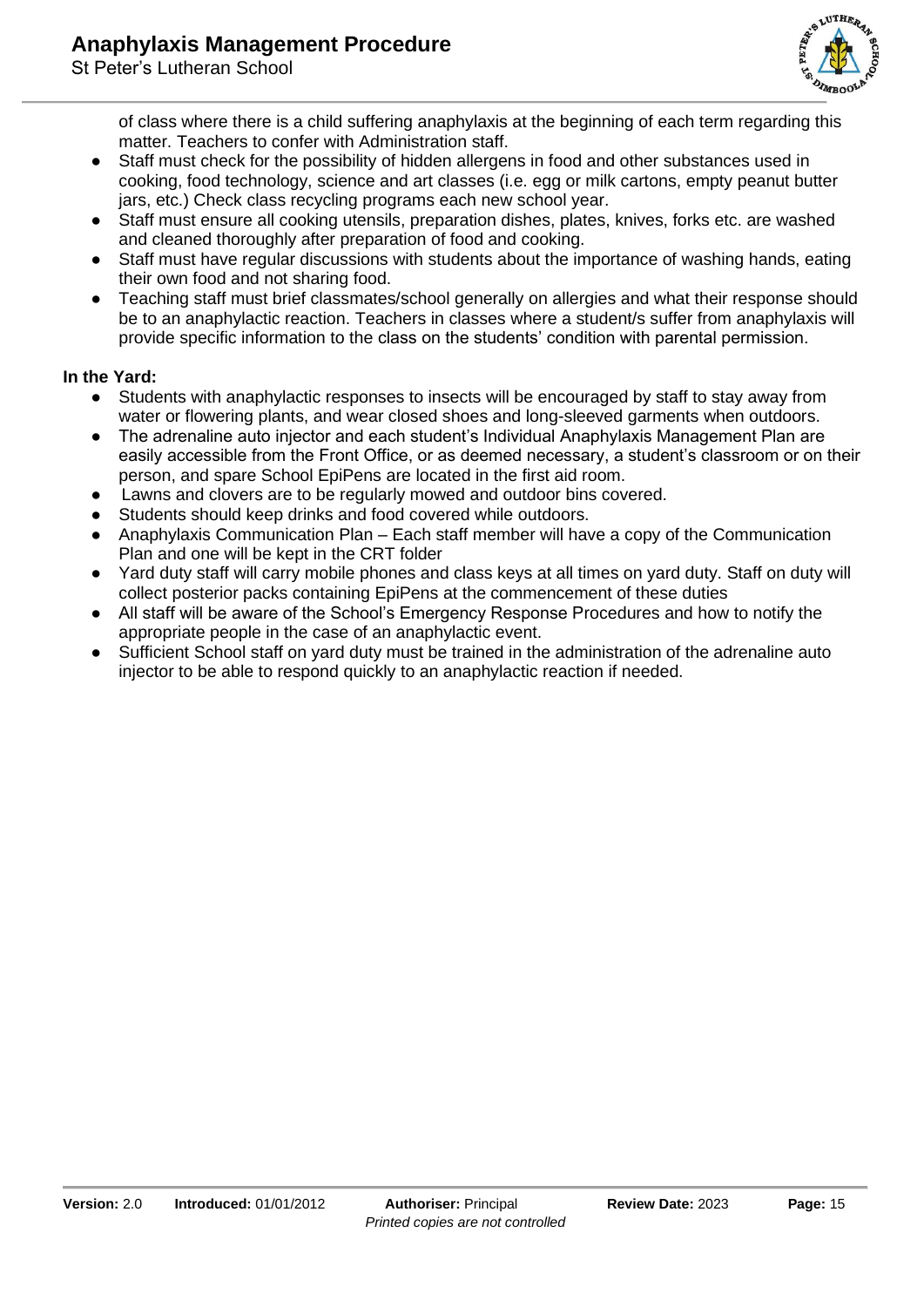## **During Special Events:**

- Sufficient School staff supervising the special event must be trained in the administration of an adrenaline auto injector to be able to respond quickly to an anaphylactic reaction if required, and must be able to recognise those students at risk of anaphylaxis by face
- School staff should avoid using food in activities or games, including as rewards
- School staff should consult parents in advance in writing to either develop an alternative food menu or request the parents to send a meal for the student
- Parents of other students will be informed in advance about foods that may cause allergic reactions in students at risk of anaphylaxis and request that they avoid providing students with treats whilst they are at school or at a special school event
- Party balloons should not be used if any student is allergic to latex. First Aid gloves will be latex free.

## **OUT OF SCHOOL SETTINGS / OFFSITE**

#### **Travelling to and from school by bus for school events**

School staff will ensure that the School EpiPens and those of students with anaphylaxis, and Student Management Plans will accompany the students as they are travelling by bus to and from athletics & swimming carnivals, excursions & camps, etc. There will be adequate staff trained in anaphylaxis management on these buses. The EpiPens and Management Plans will be looked after by the organising/pastoral care teacher (as applicable) and kept with the first aid bags. Staff will carry mobile phones and be aware of each other's numbers and the School numbers.

#### **Camps/Excursions/Sporting Carnivals**

- Sufficient School staff supervising the special event must be trained in the administration of an adrenaline auto injector and be able to respond quickly to an anaphylactic reaction if required.
- A trained School staff member or team of trained School staff must accompany any student at risk of anaphylaxis.
- The School EpiPen, a copy of the student's Individual Anaphylaxis Management Plan and personal EpiPen will accompany any student at risk of anaphylaxis on camps/excursions/sporting events. These will be kept in a location at room temperature in the first aid bags and with the medical records of all students. All accompanying staff will be made aware of where these are located at all times.
- All School staff members present during the camp/excursion/sporting event will be made aware of the identity of any students attending who are at risk of anaphylaxis and must be able to identify them by face. Administration staff in consultation with the organising teacher will be responsible for this.
- The School will consult parents of anaphylactic students in advance to discuss issues that may arise; to develop an alternate food menu; or request the parents provide a meal (if required).
- For each camp/excursion/sporting event, a risk assessment must be undertaken and include information for each individual student attending who is at risk of anaphylaxis.
- School staff participating in the camp should be clear about their roles and responsibilities in the event of an anaphylactic reaction. Staff will check the emergency response procedures that the camp provider has in place, and ensure that these are sufficient in the event of an anaphylactic reaction.
- EpiPens are to be signed out by the organising teacher, and signed back in and returned via the Office, being sighted by the Front Office Receptionist.
- Cooking and art and craft games should not involve the use of known allergens. Organising teacher must check in the planning stage.
- Where families provide food for camps and excursions, the organising teacher must be assured that known allergens are not present. All provided food must be labelled clearly with contents.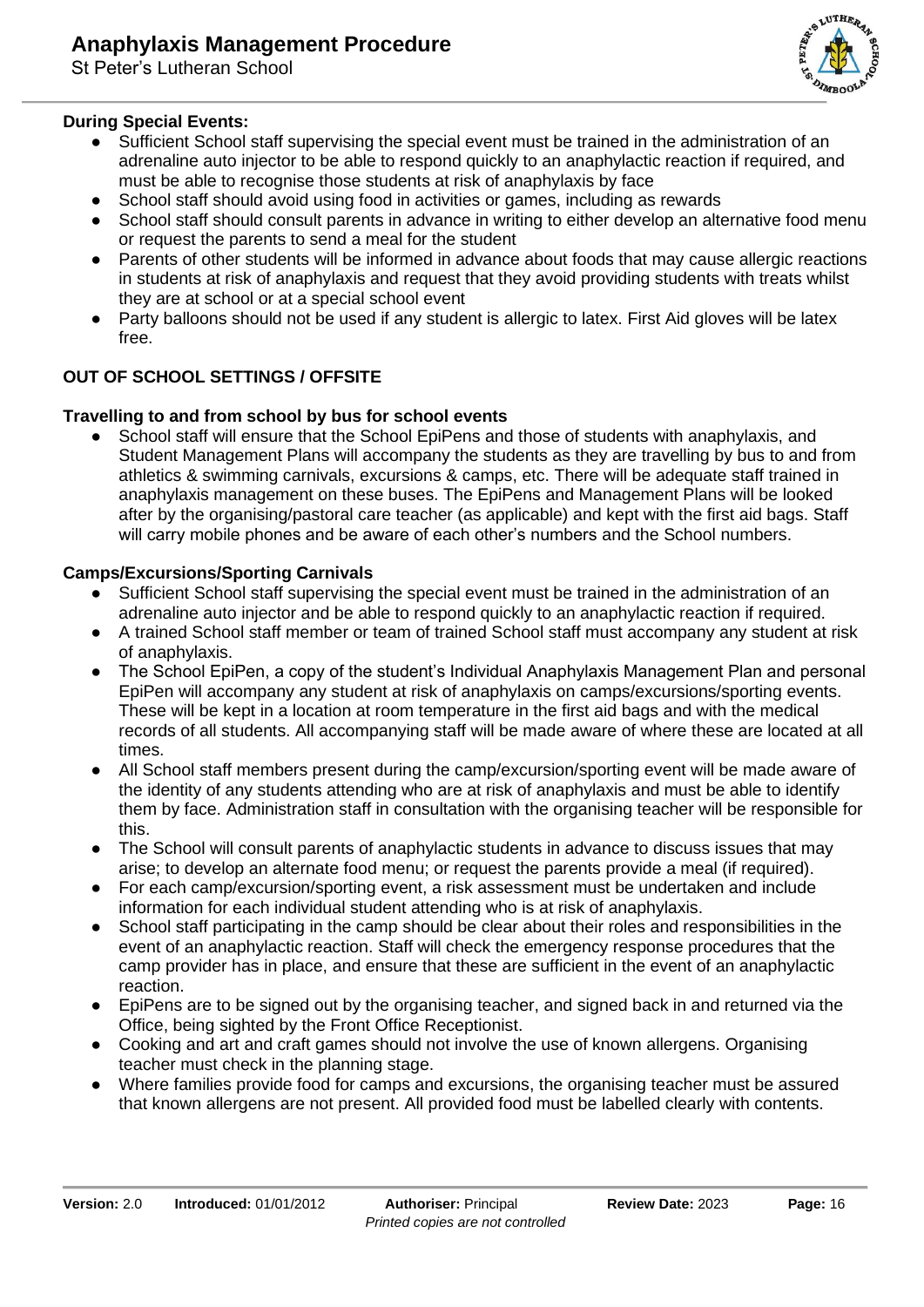

● Students with anaphylactic responses to insects will be encouraged to wear closed shoes and long-sleeved garments when outdoors and should be reminded to take care around water and flowering plants.

## **Food Events**

- Staff, including volunteers and student helpers, will be briefed about students at risk of anaphylaxis caused by reaction to food. All staff and volunteers with substantive roles must attend an Anaphylaxis Management Training Course early each year.
- Discreetly display the students" names and photos in the workspace as a reminder to all staff of their identity.
- Products labelled "may contain traces of nuts" should not be served to students allergic to nuts.
- If a product served from the workspace contains peanut or nut products in them they must have a sign "may contain traces of nuts" over it.
- Make sure that tables and surfaces are wiped down with warm soapy water regularly.
- Be wary of contamination of other foods when preparing, handling or displaying food.
- In the event of a bee/wasp outbreak, the sale of canned or open drinks will not take place.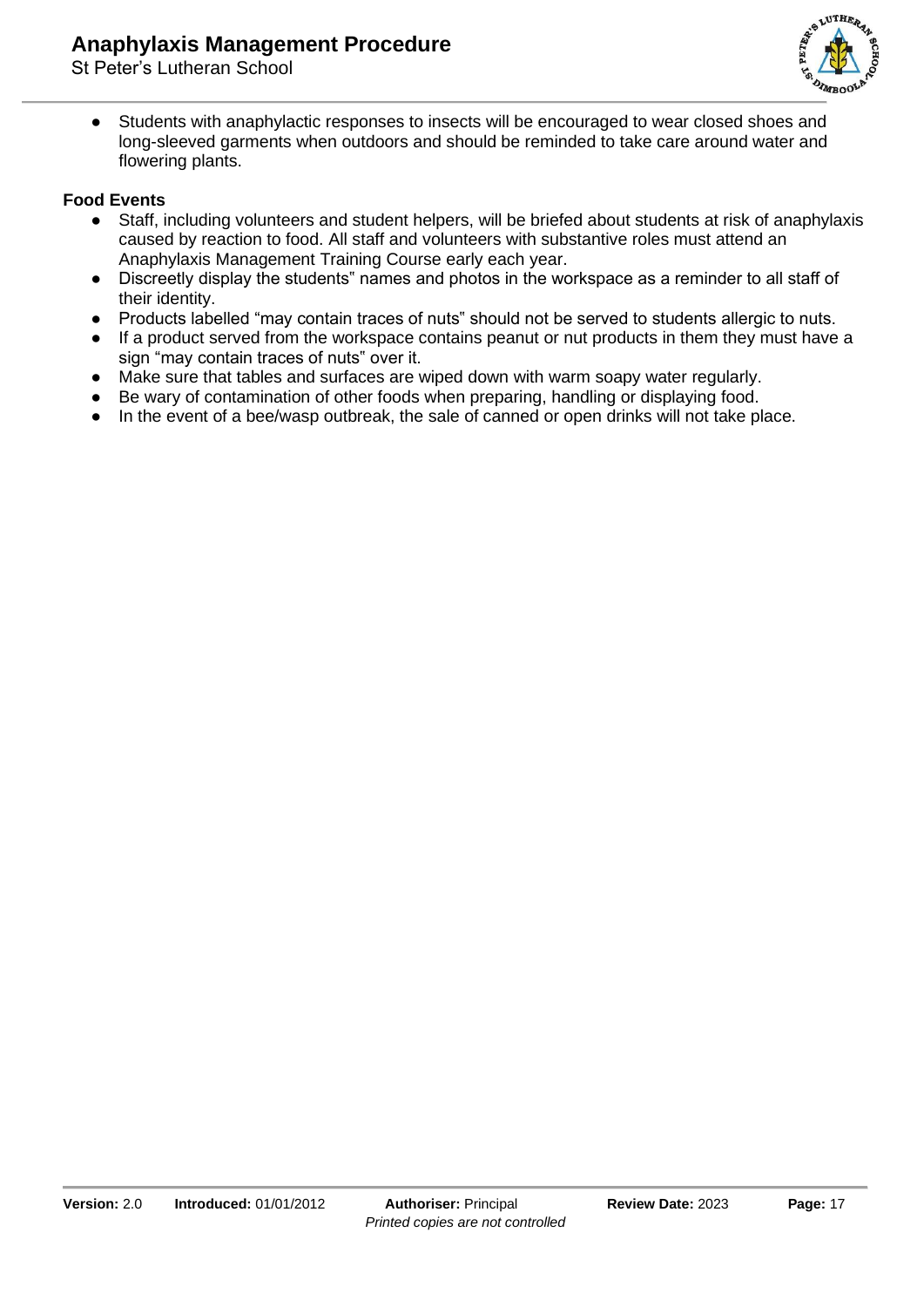

#### **APPENDIX D AFFECTED STUDENTS 2022**

At the School, we currently have no students that have an anaphylactic reaction to differing triggers.

## **Students at Risk of Anaphylaxis- School**

**None**

Location of EpiPens

| <b>SCHOOL</b> |                     |                                 |                                            |  |
|---------------|---------------------|---------------------------------|--------------------------------------------|--|
| Kit ID#       | <b>Description</b>  | <b>Purpose</b>                  | <b>Location</b>                            |  |
|               | <b>Red Backpack</b> | <b>Off-Site - First Aid Kit</b> | First Aid Room Room- First Aid<br>Cupboard |  |
|               |                     |                                 |                                            |  |

ASCIA Action Plans are attached below.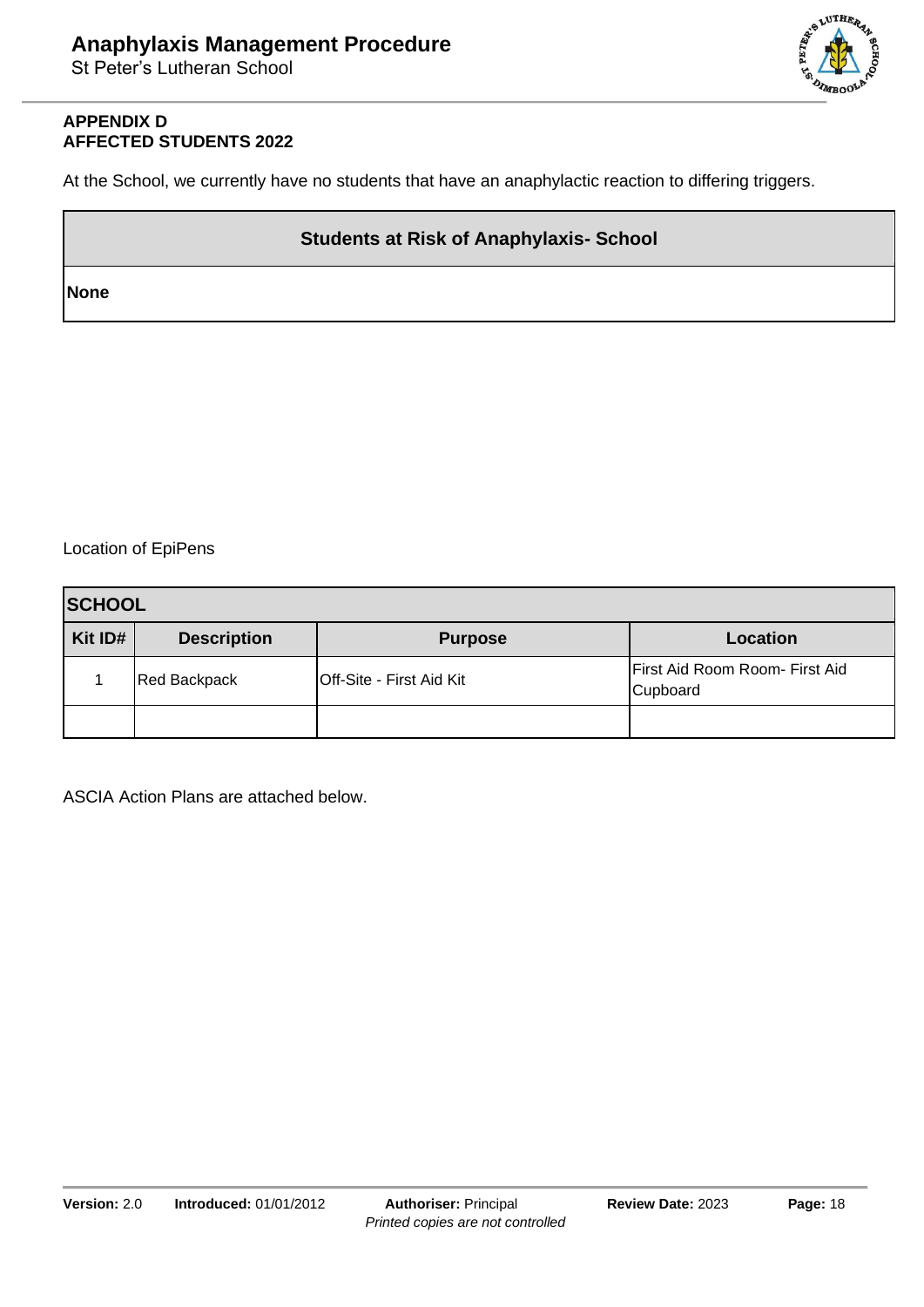

## **APPENDIX E Storage and Locations of Anaphylactic Information at the School**

Extra EpiPens are kept in the following locations:

| <b>SCHOOL</b>                         |            |                         |            |  |
|---------------------------------------|------------|-------------------------|------------|--|
|                                       | <b>Use</b> | <b>Storage Location</b> |            |  |
| <b>Type</b>                           |            | Room                    | Kit ID $#$ |  |
| Yellow- Children (over 20kg) & Adults | General    | First Aid Room          |            |  |
|                                       |            |                         |            |  |

There are generic posters (ASICA Action Plans) posters around the School should we have students with anaphylaxis, posters with pictures of students with anaphylaxis will be placed around the school, and those with allergies that have the potential for an anaphylaxis reaction, located in the following areas:

| <b>SCHOOL</b> |                     |                                 |                                    |  |
|---------------|---------------------|---------------------------------|------------------------------------|--|
| Kit ID#       | <b>Description</b>  | <b>Purpose</b>                  | Location                           |  |
|               | <b>Red Backpack</b> | <b>Off-Site - First Aid Kit</b> | First Aid Room- First Aid Cupboard |  |
|               |                     |                                 |                                    |  |

The expiry dates of School and student EpiPens must be checked at the beginning or end of each term and recorded. At least a month before its expiry date, the Front Office Receptionist should send a written reminder to the student's parents to replace the EpiPen. EpiPens must be kept at room temperature at all times, away from direct sunlight and heat. They should not be stored in the refrigerator or freezer. The EpiPen should not be cloudy.

Students are not permitted to return EpiPens and Plans on a teacher's behalf. Medical information of students is strictly confidential. Student EpiPens intended to be available from the Administration Office or other specified location must be in their correct location at all times. All staff are responsible for the prompt return of EpiPens to their location after being signed out.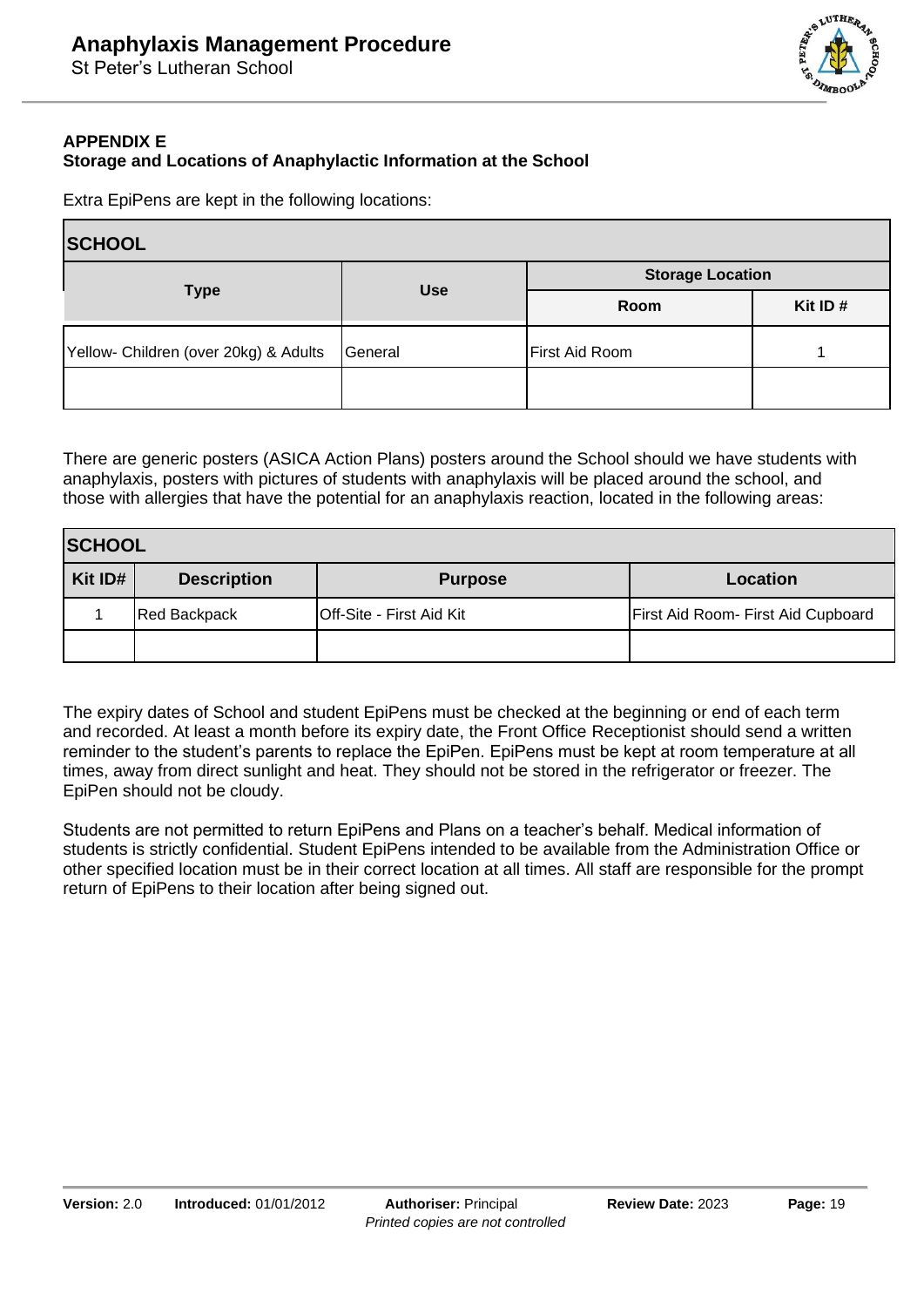

## **APPENDIX F**

## **School Emergency Anaphylaxis Treatment Procedures**

St Peter's Lutheran School aims to provide a safe and secure environment for all students, staff and volunteers. Effective planning and management of emergencies is essential to help reduce potential loss of life and, after the event, allow teaching and learning to be maintained or resumed as a priority.

#### *Delays in giving emergency medication or contacting emergency services can result in deterioration and death, therefore the priority actions are to treat the student and phone emergency services from the site.*

#### **General Staff Protocols**

- All staff should be aware of those students at risk of anaphylaxis and know them by sight and name
- All staff should know the locations of the students EpiPens and the locations of the School EpiPens
- They should carry a mobile phone and classroom keys at all times
- School Epipens should be carried by teachers on yard duty. These are to be returned to their designated storage places at the end of each break and must not be left exposed to heat or direct sun
- The ambulance should be called by the person nearest to the patient rather than from the School Administration Office.

#### **Suggested Protocols for Management of Anaphylactic Reactions**

#### **In the Classroom**

#### **Classroom Emergency Teacher**

- Teachers must be aware at all times where a child's personal EpiPen is located and how they plan to retrieve it in an emergency.
- The class teacher is to carry a mobile phone, and attend to the child.
- Stay calm and follow directions as per management plan
- If EpiPen is immediately available follow the management plan.
- If EpiPen needs to be collected, call Administration, send two students to the closest adult and have them say there is an emergency in their room. Administration will send a staff member with a spare EpiPen to assist. Follow emergency management plan procedures and assist the child to remain calm. If waiting, call 000 or 112
- After administering EpiPen, call 000 or 112 if you have not already done so. Write the time that the epipen was administered on the child using a permanent marker. Write clear numbers either on the forehead or back of hand on the child, anywhere that emergency services can clearly see. If two EpiPens had been administered, write the time of the second EpiPen was administered.
- Keep the used EpiPens and either give to emergency services or dispose of in the sharps container in the first aid cupboard. DO NOT place it in the rubbish bin.
- When another adult arrives, they are to assist other students to another room in an orderly fashion.

#### **2 nd Adult (if there is another adult already present)**

- If another adult is present, have them call Administration stating that "there is an anaphylactic emergency in Room X. Please bring EpiPen for "state name of child""
- Other adult then assists other students to leave the room in an orderly fashion to the closest classroom with a teacher and then returns to assist as required.

#### **Administration**

● Administration should send a staff member immediately with a School EpiPen and child's medication if stored in the First Aid Room.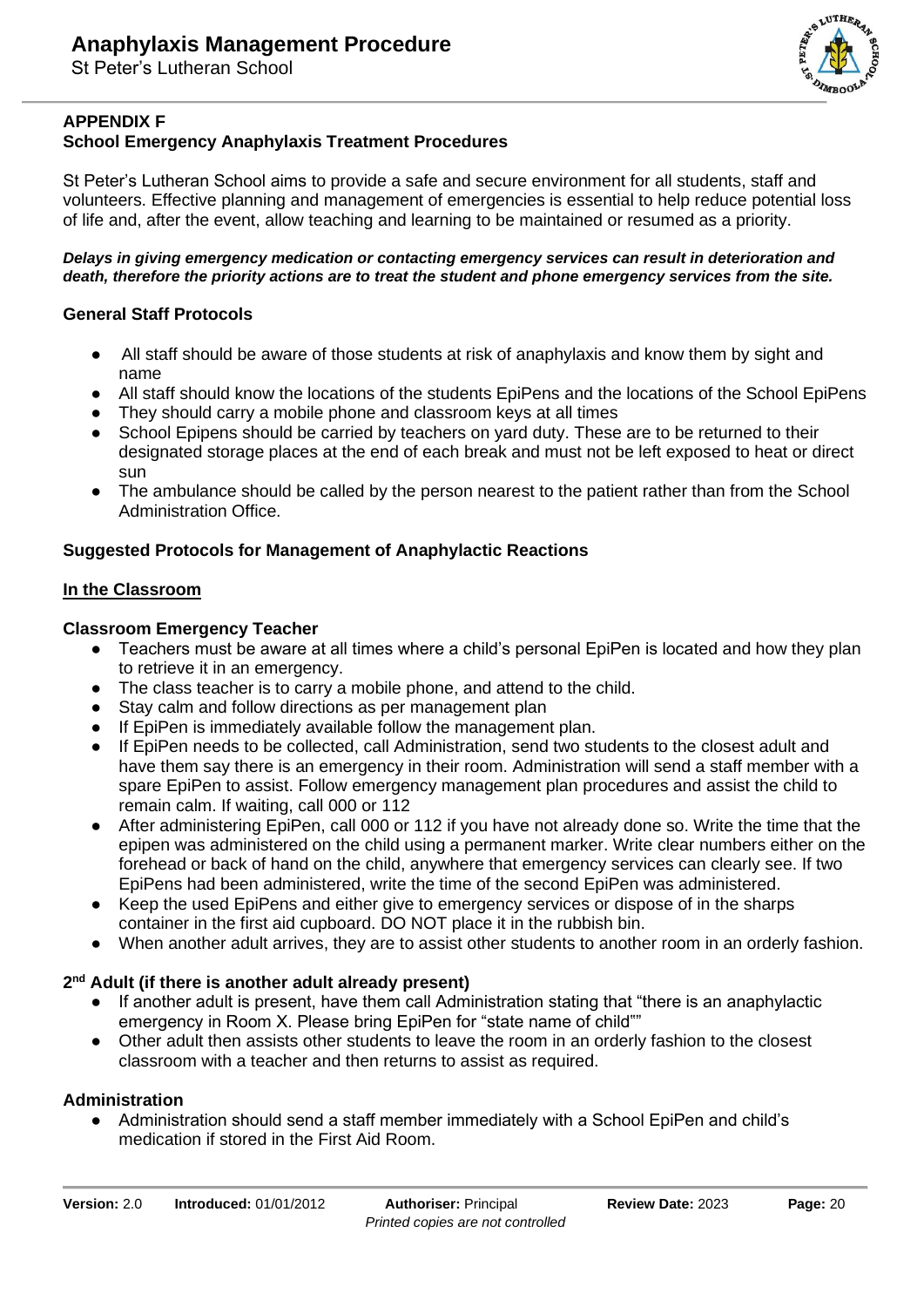

● Remaining Administration staff should delegate responsibility for contacting the family and meeting the emergency services at the gate to direct them to the location and ensure the route is clear.

## **Before / After School, Recess, Lunch Emergency (Outdoors)**

- Staff on yard duty should wear high visibility vests as provided by the School.
- In a Yard Emergency:
	- Teacher on duty stays with the affected child and assists them to remain calm. Do not move child
	- Call Administration clearly stating anaphylaxis emergency and your location. Be specific. If phone service is poor and there are other students around, give a student the Anaphylactic Shock card to take to the Front Office.
	- Call 000 if EpiPen has not yet arrived.
	- Administration should send a staff member to the event with the child's EpiPen and a spare, or two spares if time works against getting the child's own EpiPen.
	- As soon as EpiPen arrives follow direction as stated on the emergency response plan.
	- Call 000 if you have not already done so.
	- Remaining Administration staff should delegate responsibility for contacting the family and meeting the emergency services at the gate to direct them to the location and ensure the route is clear.

## **Remote Building**

- As per Classroom Emergency procedure.
- Students considered at high risk in particular circumstances (bees at the creek/garden) should carry EpiPens with them if there is going to be potential exposure to allergens in that location

### **Special Events and Off-site Emergencies**

- At special events at the School or off-site (ie Swimming & Athletics Carnivals, Cross Country), EpiPens will be stored at a First Aid point.
- All staff must carry mobile phones and must know the number to contact in case of an emergency
- Responding teacher stays with the child and keeps them calm. Do not move child
- Teacher or assisting adult call First Aid requesting emergency anaphylaxis assistance
- A bag containing personal EpiPens and School EpiPen should be taken to the site of the event.
- Call 000 while waiting for EpiPen to arrive
- As soon as EpiPen arrives, administer EpiPen as per instructions on the emergency management chart.
- Call 000 if you have not already done so
- Administration or management contact family and delegate person responsible for directing the ambulance to location.

#### **Camps**

- Complete a risk assessment form and determine appropriateness of location and resources in regards to that student (see last page of risk assessment)
- As per Special Events and Off-site Emergencies procedure.
- Adult responsible for supervision of that child should know where that child is at all times and be able to access the medication easily in the event of an emergency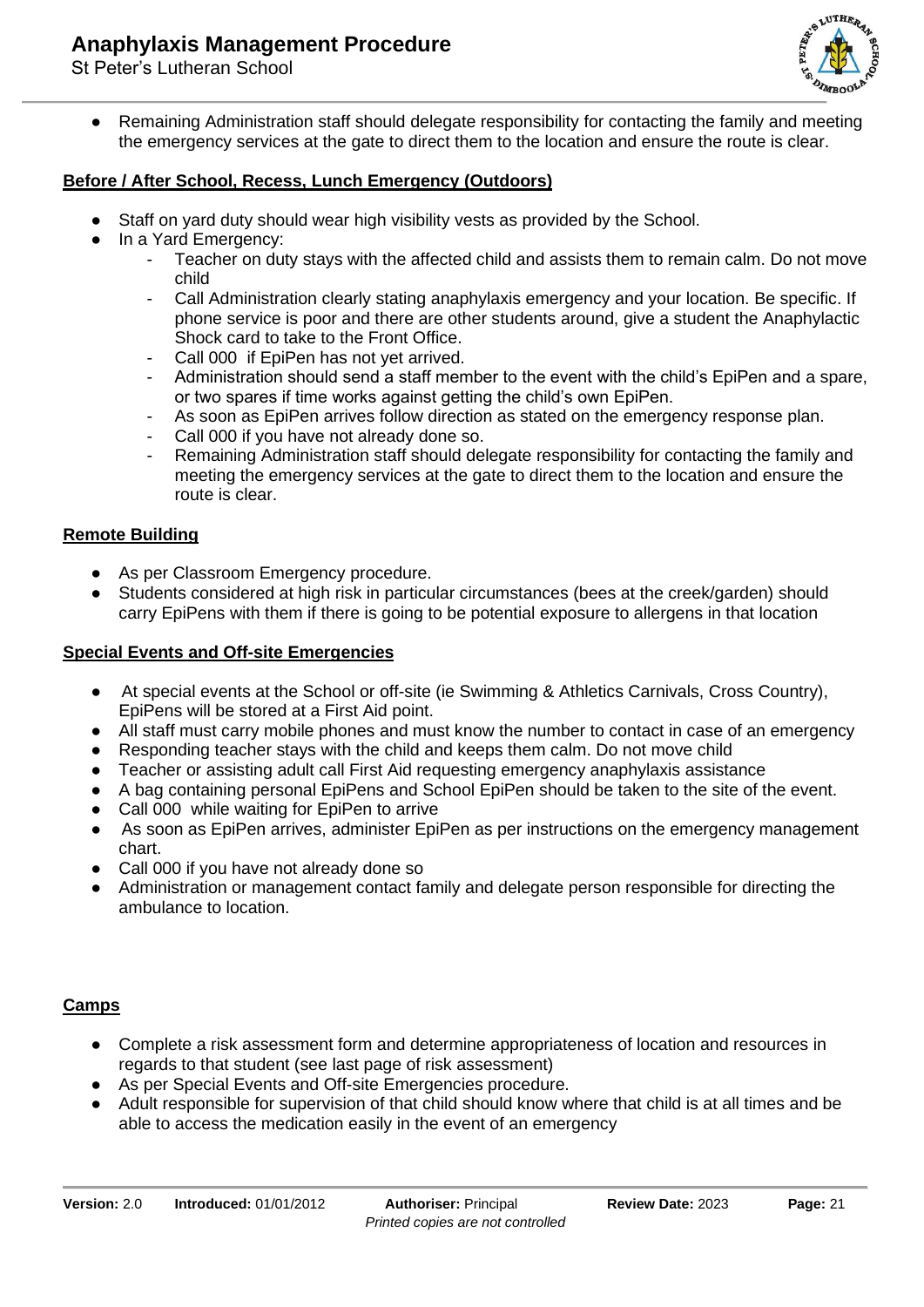## **Anaphylaxis Management Procedure**



- Students and other staff should be briefed about their role in responding to an anaphylactic reaction within a camp environment
- Staff should carry a mobile phone capable of reception in all circumstances
- In An Emergency:
	- Teacher on duty stays with the affected child and assists them to remain calm. Do not move the child.
	- Retrieve and administer Epipen have a second pen ready.
	- Call 000.
	- Send two students for assistance if safe to do so, or call another adult to attend.
	- Call 000 if you have not already done so.
	- Contact Administration to report actions and Administration staff will inform parents.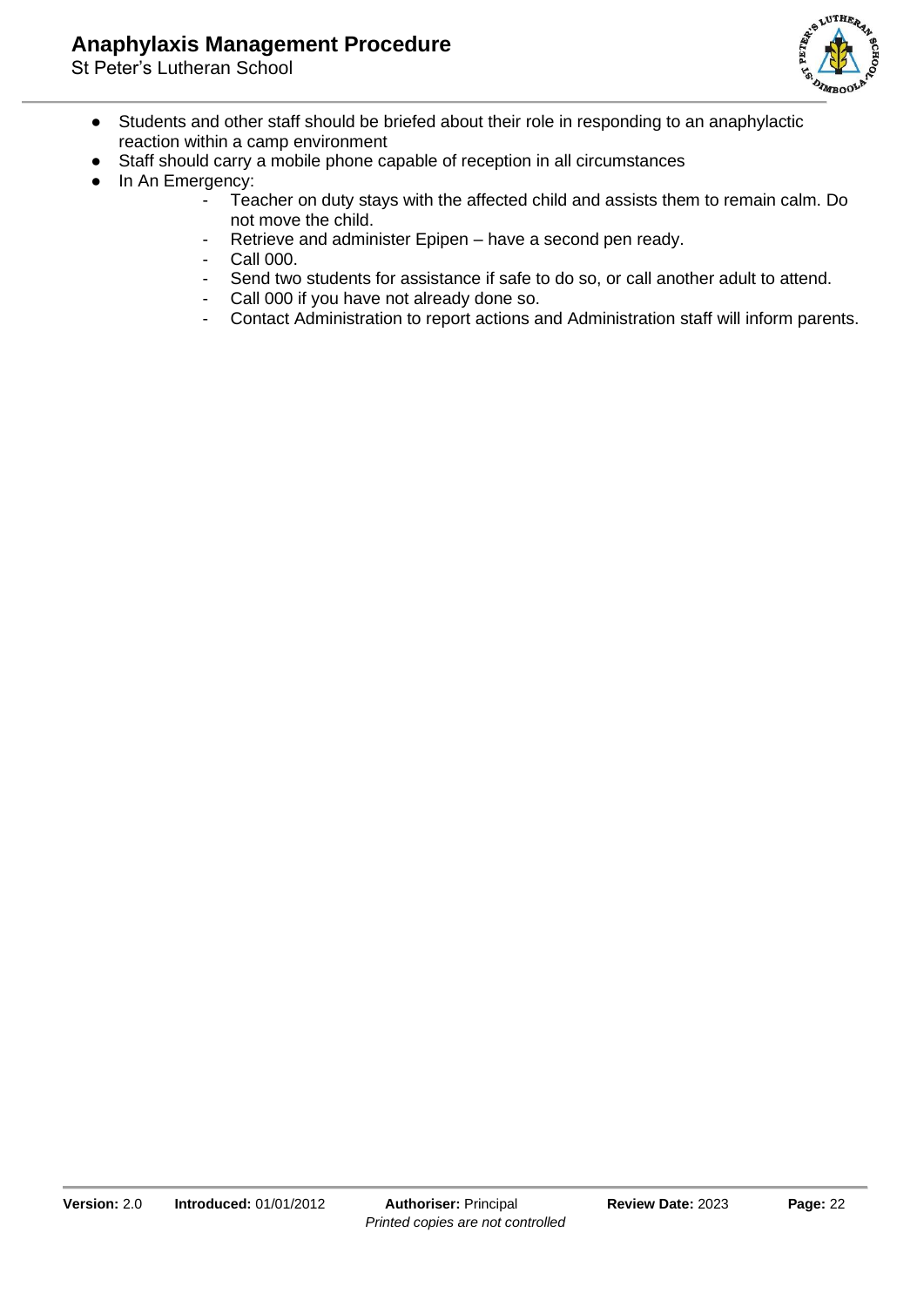

## **APPENDIX G REVIEW AFTER AN ANAPHYLACTIC REACTION HAS OCCURRED**

After an anaphylactic reaction has taken place that has involved a student in the School's care and supervision, it is important that a review process takes place.

- 1. The student's personal adrenaline autoinjector should be replaced before the child returns.
- 2. If the adrenaline autoinjector for general use has been used, this should also be replaced as soon as possible.
- 3. The student's Individual Anaphylaxis Management Plan should be reviewed in consultation with the student's parents and Doctor and Principal.
- 4. The School's Anaphylaxis Management Policy should be reviewed to ensure that it adequately responds to anaphylactic reactions by students who are in the care of School staff.
- 5. Teachers are required to complete an Incident Report From and an Anaphylaxis Event Record Sheet. The forms are available as a link on Staff Server. Reports are saved to the students profile.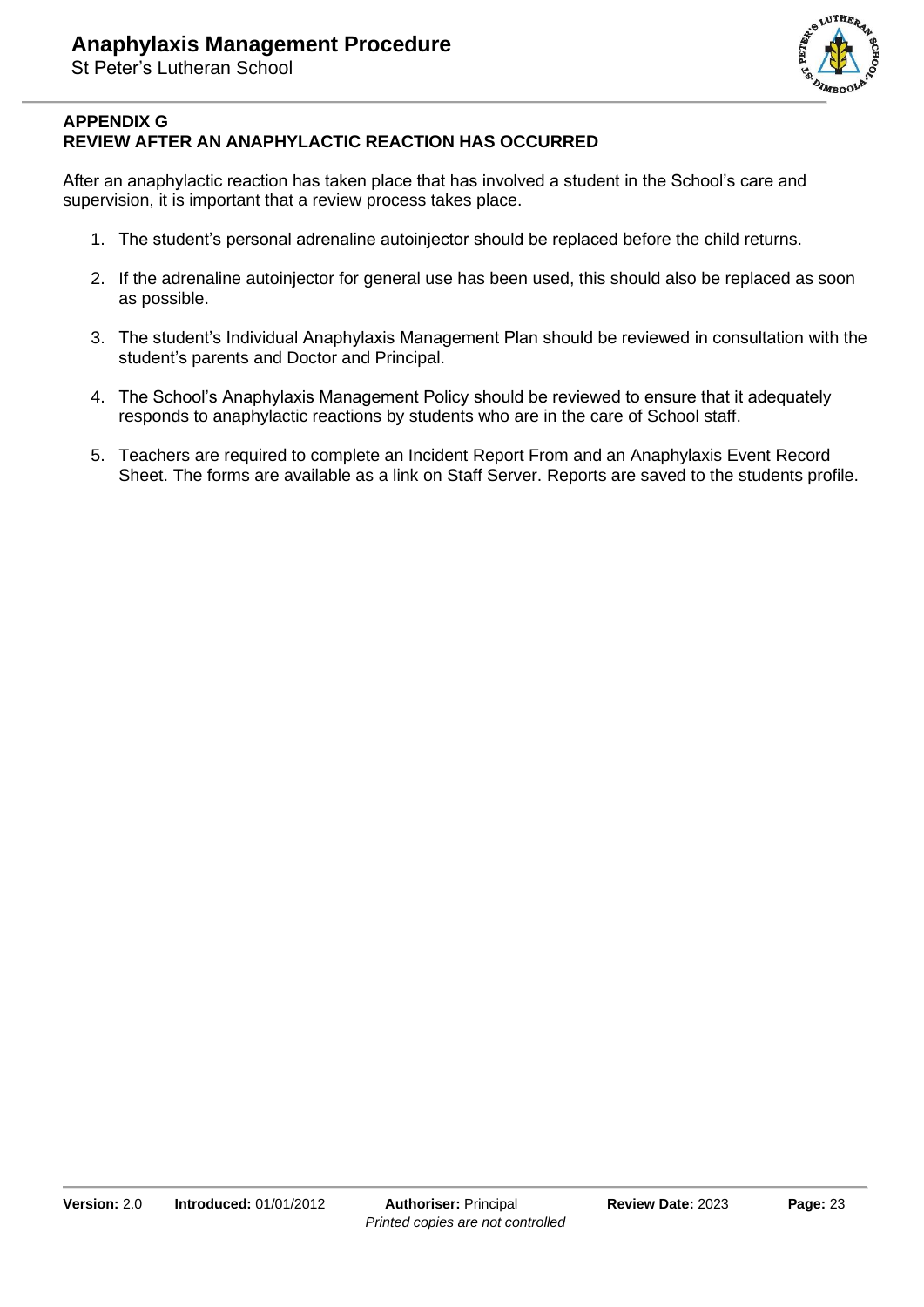

## **APPENDIX H**

## **St Peter's Lutheran School Anaphylaxis Communication Plan**

St Peter's Lutheran School believes it is important to work with the whole School community to better understand how to provide a safe and supportive environment for all students, including students with severe allergies.

*The School is committed to communicating the school's procedures and management practices to staff, students and the wider School community in collaboration with the appropriate authorities and the parents and carers of students who may be at risk of experiencing an anaphylactic reaction whilst at school.*

## **1. Communication with Families**

- The School believes that effective communication with families and authorities regarding the management of anaphylaxis within the school environment is essential.
- From the time of enrolment, the input of the doctor, anaphylaxis experts and families is valued and seen as an essential feature in the management of anaphylaxis within the school environment.
- The School welcomes support and input from families and where possible will include parents in making decisions regarding how to best implement and manage an individual child's management plan within the school environment.
- Families are strongly encouraged to speak with the School regarding their suggestions and concerns and where possible should be in writing.
- Communication from the School will take the form of letters and emails home (ie permission forms/risk assessment for excursions & camps), paperwork requesting information and suggestions, requests for management plans and where appropriate, phone calls to the family.
- At any time, families may request a meeting with the School regarding their child and their anaphylaxis management plan if they feel that there are issues that may need to be addressed.

## **2. Communication with Students**

Having supportive friends and classmates are important for students at risk of anaphylaxis. Staff should raise awareness of anaphylaxis in school through presentations at assemblies, class discussions, teaching activities and use of fact sheets or posters displayed in prominent locations, canteens and classrooms.

Key messages include:

- always take allergies seriously severe allergies are no joke
- don't share your food with friends who have food allergies
- wash your hands after eating or touching food
- know what your friends are allergic to
- if a friend/student becomes sick or unwell, get help from an adult immediately
- be respectful of a student's adrenaline EpiPen
- don't pressure your friends to eat food that they are allergic to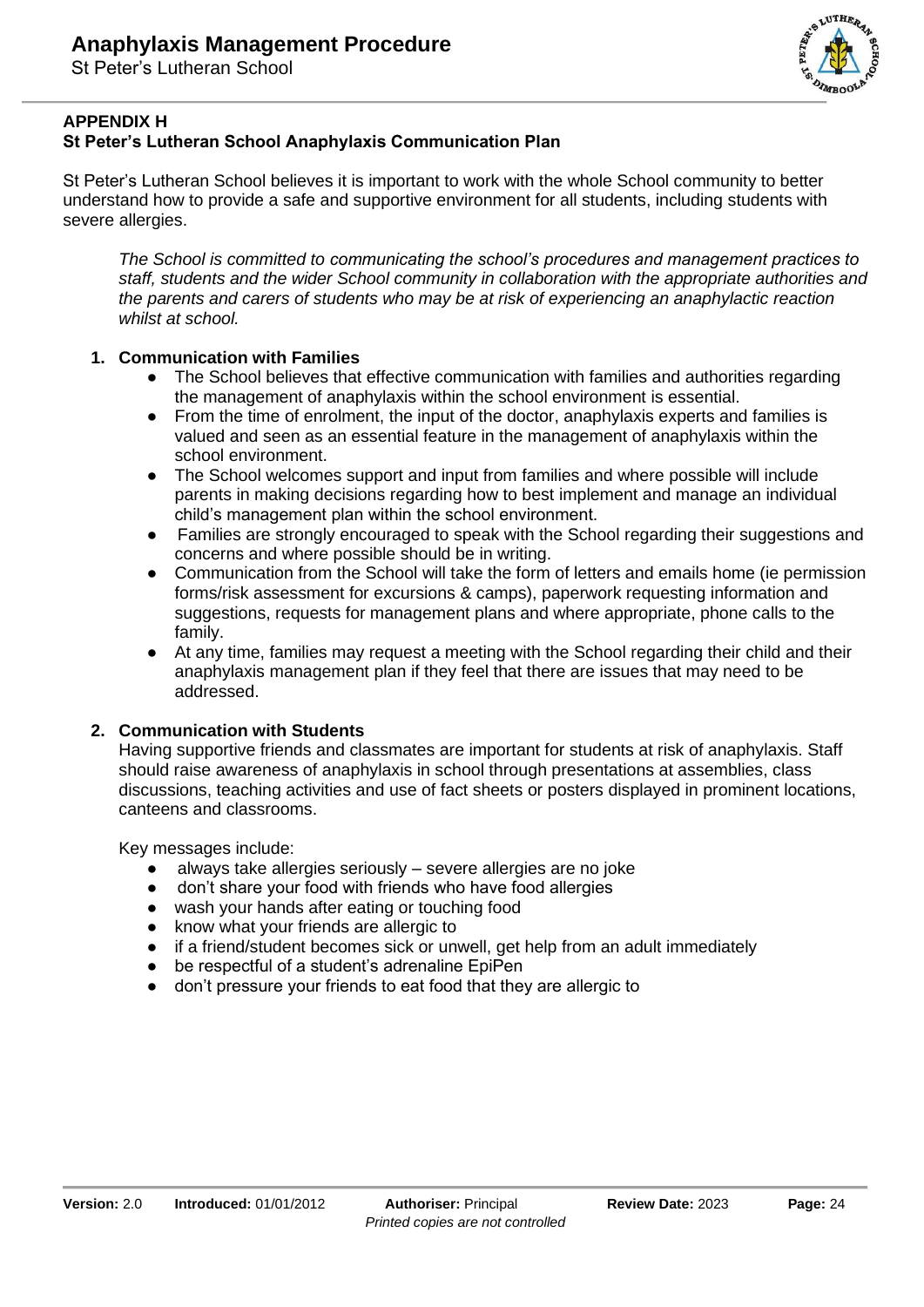

## **3. Communication with the Wider School Community**

General information regarding anaphylaxis at St Peter's Lutheran School is to be made to the School community at the commencement of the calendar year through the School newsletter, letters and generally on the School website.

A copy of the School Anaphylaxis Management Plan will be available on the School website for community members who wish to know more about the strategies and procedures for anaphylaxis management that are used at St Peter's Lutheran School.

Letters are sent to parents of classes that have anaphylactic students (food triggers only) at the beginning of each term. A presentation will be made to students at the commencement of each term outlining general procedures minimising risks of anaphylaxis and what they should do in case of an emergency. Poster's are visible around the school for all staff and students to see. Anaphylactic information will be shared during usual Devotion time once a term.

When the School has a special event in which food will be prepared and/or sold the parents of the students with anaphylaxis, and the general School community (staff, parent body) will be again made aware that there are students in the School with anaphylaxis by letter and in the School newsletter.

#### **4. Raising Staff and Volunteer Awareness**

An Anaphylaxis Emergency Response Plan is in place to ensure effective management of an anaphylactic reaction at St Peter's Lutheran School. (Appendix F)

Administration and class teachers will be responsible for informing casual relief teachers and volunteers about students who are likely to have anaphylactic reactions. These briefings are to be conducted each term or as necessary. The class teacher with the volunteer is responsible to make sure their volunteers know which students have anaphylaxis and how to treat an anaphylactic/allergic reaction.

Photos and response plans for each student at St Peter's Lutheran School with anaphylaxis and a general Action Plan for Anaphylaxis is included in the School's CRT Folders distributed to casual relief teachers daily from the Administration Office. High use casual relief teachers are to attend annual Anaphylaxis Management Training Courses early each year.

All staff involved in the care of students at risk of anaphylaxis, including class teachers, casual relief teachers, teacher aides, canteen and administrative staff should know:

- the causes, symptoms and treatment of anaphylaxis
- the identities of students who are known to be at risk of anaphylaxis
- the risk minimisation strategies in place
- where adrenaline autoinjectors are kept
- the School's first aid and emergency response procedures
- their role in responding to an allergic reaction

If a new student enrols at any time during a calendar year, a briefing will be conducted for relevant School staff as soon as practicable after the student enrols. This will inform staff regarding the student's Individual Anaphylaxis Management Plan. Preferably this will take place before the student's first day at school.

## **5. Staff Training**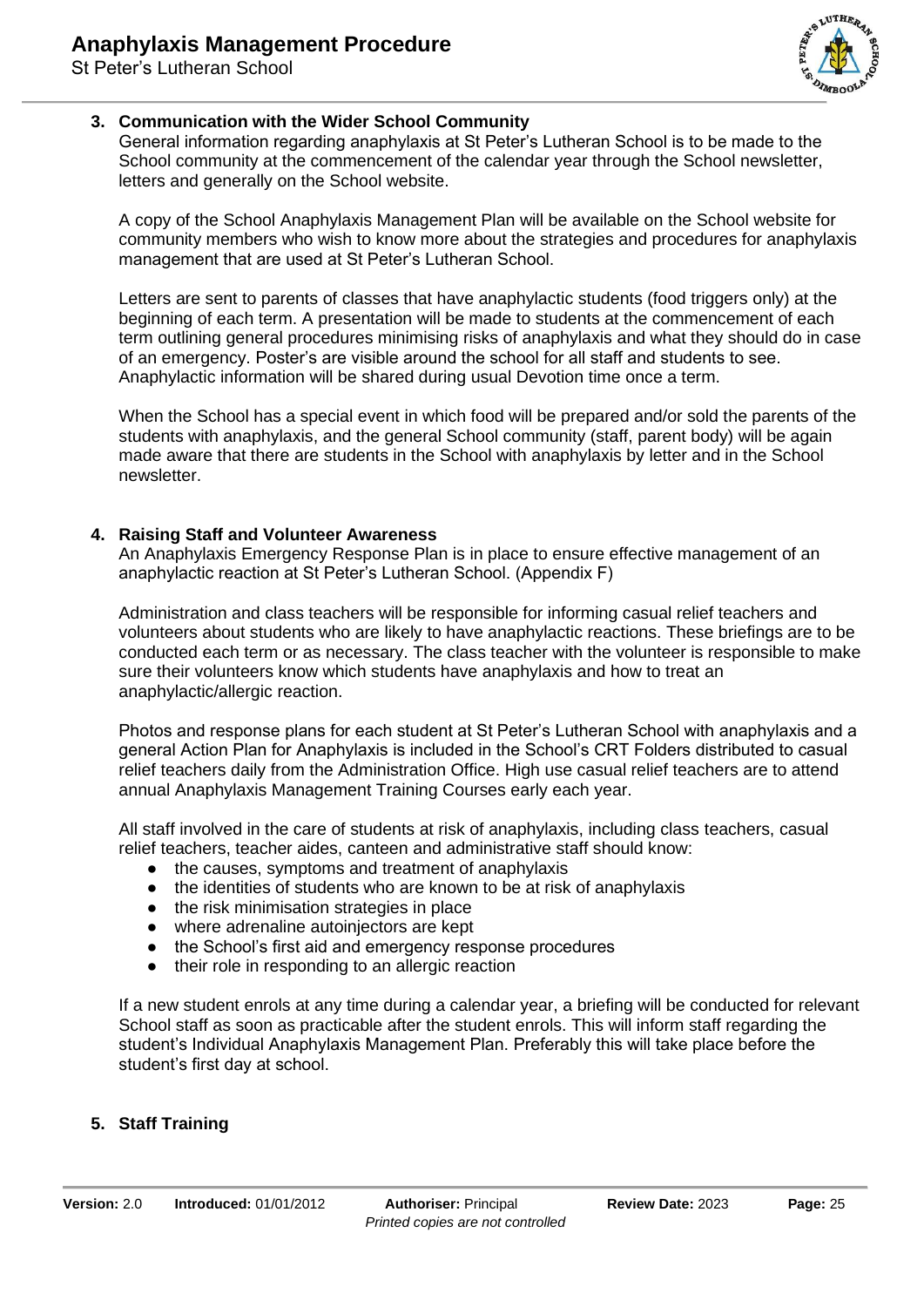

It is the responsibility of the Principal to ensure that staff will receive training in the form of a formal training course delivered by a First Aid Training Provider at the commencement of Term 1 as part of the School PD program. There will also be internal staff briefings twice per year (in Terms 1 & 3) conducted by a staff member who has successfully completed an Anaphylaxis Management Training Course in the previous 12 months. All staff and regular casual relief teachers will be expected to attend these briefings or make other suitable arrangements to fulfil this requirement.

Staff should have a current First Aid certificate and will participate in a briefing, to occur twice per calendar year (with the first one to be held at the beginning of the school year), by a member of School staff who has successfully completed an Anaphylaxis Management Training Course in the 12 months prior, on:

- Understanding the School's Anaphylaxis Management Policy
- The causes, symptoms and treatment of anaphylaxis
- The identities of students with a medical condition that relates to the allergy and the potential for anaphylactic reaction, and where their medication is located.
- How to use an adrenaline autoinjector, including hands on practice with a trainer adrenaline autoinjector device;
- The School's general first aid and emergency response procedures; and
- The location of, and access to, adrenaline autoinjectors that have been provided by parents or purchased by the School for general use.

## **6. Camps & Special Events**

The Principal will ensure that while the student is under the care or supervision of the School, including excursions, yard duty, camps and special event days, there is a sufficient number of School staff present who have successfully completed an Anaphylaxis Management Training Course in the three years prior.

The organising teacher or the teacher arranging a camp/excursion/special event who are being accompanied by casual relief teachers or volunteers, are required to inform other helpers about the students with anaphylaxis, their Individual Management Plans and emergency response procedures. The event organiser will inform all adults attending events of procedures for management of students who may have an anaphylactic reaction.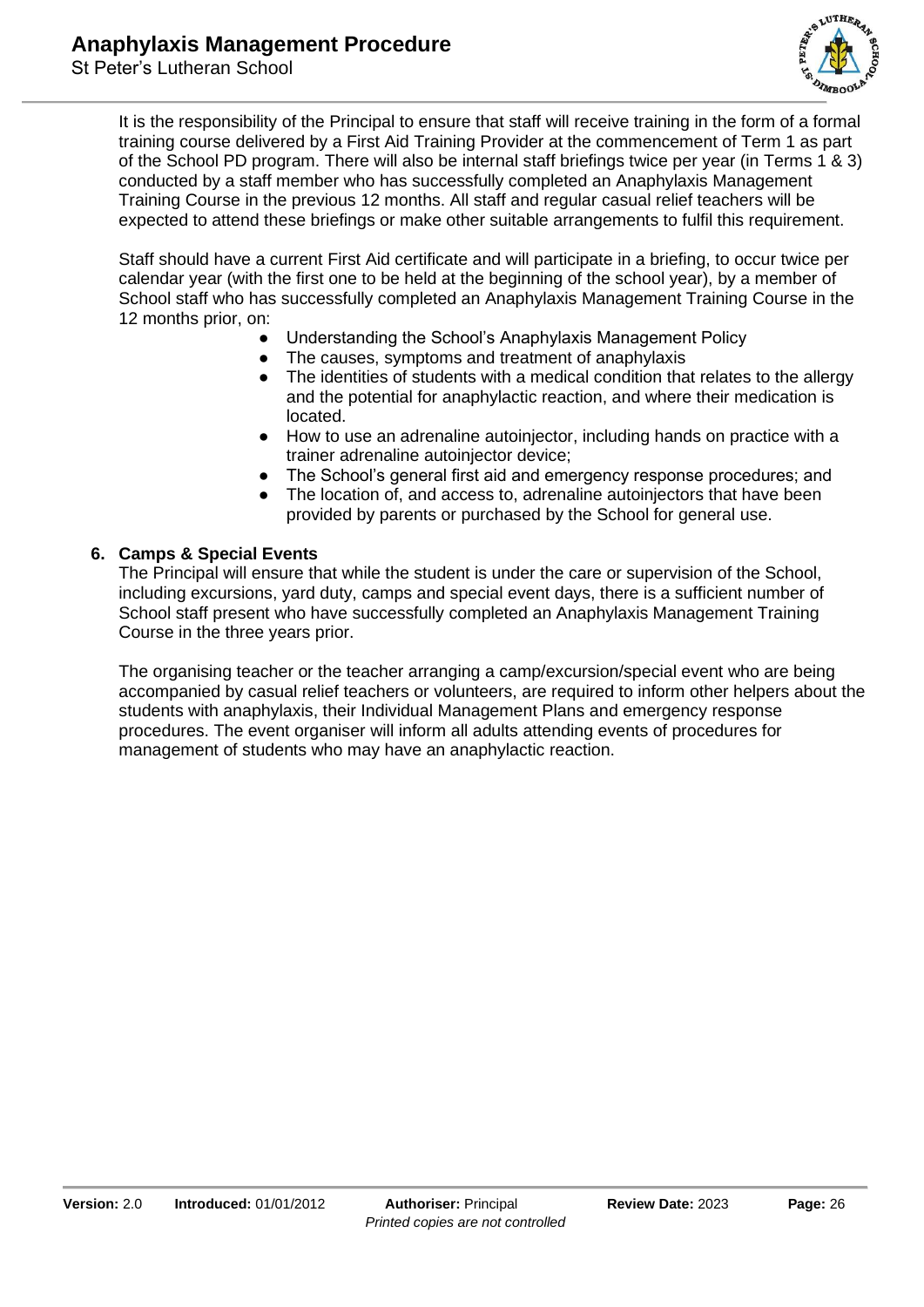

## **APPENDIX I ANNUAL RISK MANAGEMENT CHECKLIST**

| <b>School Name:</b>           | St Peter's Lutheran School |
|-------------------------------|----------------------------|
| <b>Date of Review:</b>        |                            |
| Who completed this checklist? |                            |
| Name:                         |                            |
| <b>Position:</b>              |                            |
| Review given to:              |                            |
| Name:                         |                            |
| <b>Position:</b>              |                            |
| <b>Comments:</b>              |                            |

| <b>General Information</b>                                                                                                                |                      |     |
|-------------------------------------------------------------------------------------------------------------------------------------------|----------------------|-----|
| 1. How many current students have been diagnosed as being at risk of anaphylaxis, and<br>have been prescribed an adrenaline autoinjector? |                      |     |
| 2. How many of these students carry their adrenaline autoinjector on their person?                                                        |                      |     |
| 3. Have any students ever had an allergic reaction requiring medical intervention at<br>school?                                           | $\Box$ Yes $\Box$ No |     |
| a. If yes, how many times?                                                                                                                |                      |     |
| 4. Have any students ever had an anaphylactic reaction at school?                                                                         | $\Box$ Yes $\Box$ No |     |
| a. If yes, how many students?                                                                                                             |                      |     |
| b. If yes, how many times?                                                                                                                |                      |     |
| 5. Has a staff member been required to administer an adrenaline autoinjector to a<br>student?                                             | Yes                  | No. |
| a. If yes, how many times?                                                                                                                |                      |     |
| 6. Was every incident in which a student suffered an anaphylactic reaction reported via<br>SIMON?                                         | $\Box$ Yes $\Box$ No |     |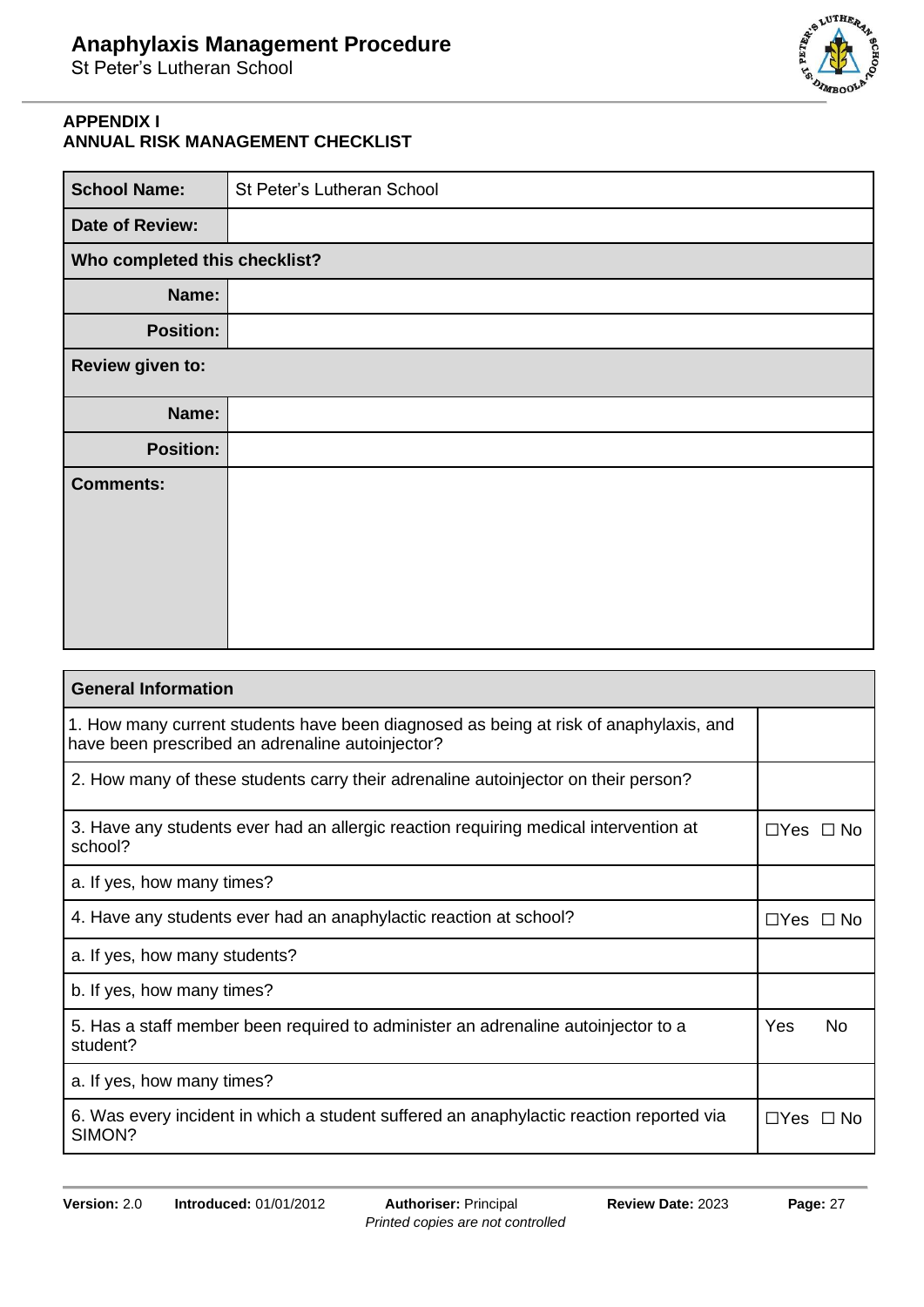

| <b>SECTION 1: Individual Anaphylaxis Management Plans</b>                                                                                                                                                                                                    |                      |  |  |
|--------------------------------------------------------------------------------------------------------------------------------------------------------------------------------------------------------------------------------------------------------------|----------------------|--|--|
| 7. Does every student who has been diagnosed as being at risk of anaphylaxis and<br>prescribed an adrenaline autoinjector have an Individual Anaphylaxis Management Plan<br>and ASCIA Action Plan completed and signed by a prescribed Medical Practitioner? | $\Box$ Yes $\Box$ No |  |  |
| 8. Are all Individual Anaphylaxis Management Plans reviewed regularly with parents (at<br>least annually)?                                                                                                                                                   | $\Box$ Yes $\Box$ No |  |  |
| 9. Do the Individual Anaphylaxis Management Plans set out strategies to minimise the<br>risk of exposure to allergens for the following in-school and out of class settings?                                                                                 | $\Box$ Yes $\Box$ No |  |  |
| a. During classroom activities, including elective classes                                                                                                                                                                                                   | $\Box$ Yes $\Box$ No |  |  |
| b. In canteens or during lunch or snack times                                                                                                                                                                                                                | $\Box$ Yes $\Box$ No |  |  |
| c. Before and after school, in the school yard and during breaks                                                                                                                                                                                             | $\Box$ Yes $\Box$ No |  |  |
| d. For special events, such as sports days, class parties and extra-curricular activities                                                                                                                                                                    | $\Box$ Yes $\Box$ No |  |  |
| e. For excursions and camps                                                                                                                                                                                                                                  | $\Box$ Yes $\Box$ No |  |  |
| f. Other                                                                                                                                                                                                                                                     | $\Box$ Yes $\Box$ No |  |  |
| 10. Do all students who carry an adrenaline autoinjector on their person have a copy of<br>their ASCIA Action Plan kept at the School (provided by the parent)?                                                                                              | $\Box$ Yes $\Box$ No |  |  |
| a. Where are they kept?                                                                                                                                                                                                                                      |                      |  |  |
| 11. Does the ASCIA Action Plan include a recent photo of the student?                                                                                                                                                                                        | $\Box$ Yes $\Box$ No |  |  |
| <b>SECTION 2: Storage and Accessibility of Adrenaline Autoinjectors</b>                                                                                                                                                                                      |                      |  |  |
| 12. Where are the students' adrenaline autoinjectors stored?                                                                                                                                                                                                 |                      |  |  |
| 13. Do all school staff know where the school's adrenaline autoinjectors for general use<br>are stored?                                                                                                                                                      | $\Box$ Yes $\Box$ No |  |  |
| 14. Are the adrenaline autoinjectors stored at room temperature (not refrigerated)?                                                                                                                                                                          | $\Box$ Yes $\Box$ No |  |  |
| 15. Is the storage safe?                                                                                                                                                                                                                                     | $\Box$ Yes $\Box$ No |  |  |
| 16. Is the storage unlocked and accessible to school staff at all times?                                                                                                                                                                                     | $\Box$ Yes $\Box$ No |  |  |
| 17. Are the adrenaline autoinjectors easy to find?                                                                                                                                                                                                           | $\Box$ Yes $\Box$ No |  |  |
| 18. Is a copy of a student's Individual Anaphylaxis Management Plan (including the<br>ASCIA Action Plan) kept together with the student's adrenaline autoinjector?                                                                                           | $\Box$ Yes $\Box$ No |  |  |
| 19. Are the adrenaline autoinjectors and Individual Anaphylaxis Management Plans<br>(including the ASCIA Action Plans) clearly labelled with the student's names?                                                                                            | $\Box$ Yes $\Box$ No |  |  |
| 20. Has someone been designated to check the adrenaline autoinjector expiry dates on a<br>regular basis?                                                                                                                                                     | $\Box$ Yes $\Box$ No |  |  |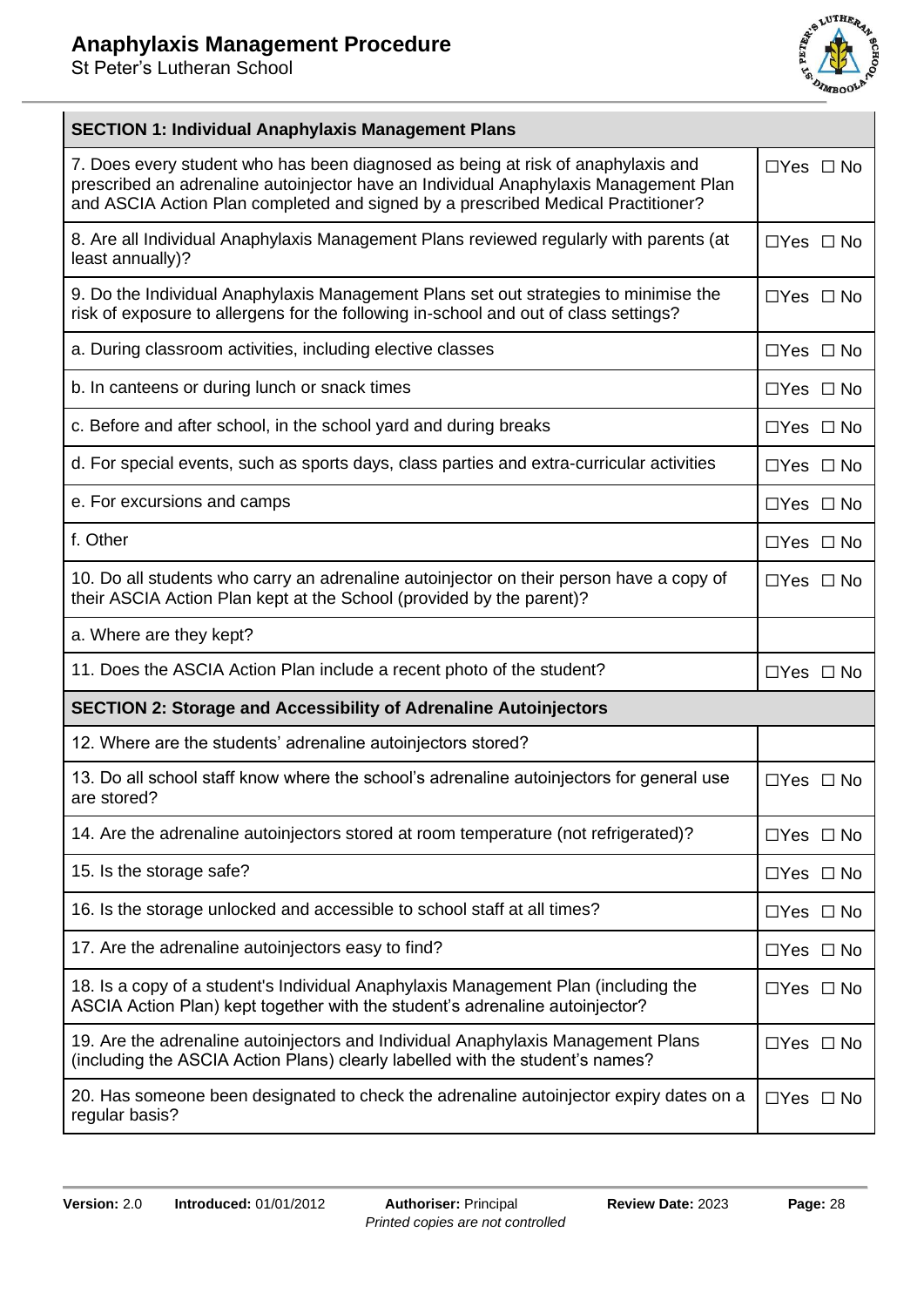## **Anaphylaxis Management Procedure**



| 21. Are there adrenaline autoinjectors which are currently in the possession of the school<br>and which have expired?                                                                                                                                                                                    | $\Box$ Yes $\Box$ No |  |
|----------------------------------------------------------------------------------------------------------------------------------------------------------------------------------------------------------------------------------------------------------------------------------------------------------|----------------------|--|
| 22. Has the school signed up to EpiClub or ANA-alert (optional free reminder services)?                                                                                                                                                                                                                  |                      |  |
| 23. Do all school staff know where the adrenaline autoinjectors and the Individual<br>Anaphylaxis Management Plans are stored?                                                                                                                                                                           | $\Box$ Yes $\Box$ No |  |
| 24. Has the school purchased adrenaline autoinjector(s) for general use, and have they<br>been placed in the school's first aid kit(s)?                                                                                                                                                                  | $\Box$ Yes $\Box$ No |  |
| 25. Where are these first aid kits located?                                                                                                                                                                                                                                                              |                      |  |
| 26. Is the adrenaline autoinjector for general use clearly labelled as the 'General Use'<br>adrenaline autoinjector?                                                                                                                                                                                     | $\Box$ Yes $\Box$ No |  |
| 27. Is there a register for signing adrenaline autoinjectors in and out when taken for<br>excursions, camps etc?                                                                                                                                                                                         | $\Box$ Yes $\Box$ No |  |
| <b>SECTION 3: Prevention Strategies</b>                                                                                                                                                                                                                                                                  |                      |  |
| 28. Have you done a risk assessment to identify potential accidental exposure to<br>allergens for all students who have been diagnosed as being at risk of anaphylaxis?                                                                                                                                  | $\Box$ Yes $\Box$ No |  |
| 29. Have you implemented any of the prevention strategies in the Anaphylaxis<br>Guidelines? If not, why?                                                                                                                                                                                                 | $\Box$ Yes $\Box$ No |  |
| 30. Have all school staff who conduct classes with students with a medical condition that<br>relates to allergy and the potential for anaphylactic reaction successfully completed an<br>Anaphylaxis Management Training Course in the three years prior and participated in a<br>twice yearly briefing? | $\Box$ Yes $\Box$ No |  |
| 31. Are there always sufficient school staff members on yard duty who have successfully<br>completed an Anaphylaxis Management Training Course in the three years prior?                                                                                                                                 | $\Box$ Yes $\Box$ No |  |
| <b>SECTION 4: School Management and Emergency Response</b>                                                                                                                                                                                                                                               |                      |  |
| 32. Does the school have procedures for emergency responses to anaphylactic<br>reactions? Are they clearly documented and communicated to all staff?                                                                                                                                                     | $\Box$ Yes $\Box$ No |  |
| 33. Do school staff know when their training needs to be renewed?                                                                                                                                                                                                                                        | $\Box$ Yes $\Box$ No |  |
| 34. Have you developed Emergency Response Procedures for when an allergic reaction<br>occurs?                                                                                                                                                                                                            | $\Box$ Yes $\Box$ No |  |
| a. In the classroom?                                                                                                                                                                                                                                                                                     | $\Box$ Yes $\Box$ No |  |
| b. In the school yard?                                                                                                                                                                                                                                                                                   | $\Box$ Yes $\Box$ No |  |
| c. In all school buildings and sites, including gymnasiums and halls?                                                                                                                                                                                                                                    | $\Box$ Yes $\Box$ No |  |
| d. At school camps and excursions?                                                                                                                                                                                                                                                                       | $\Box$ Yes $\Box$ No |  |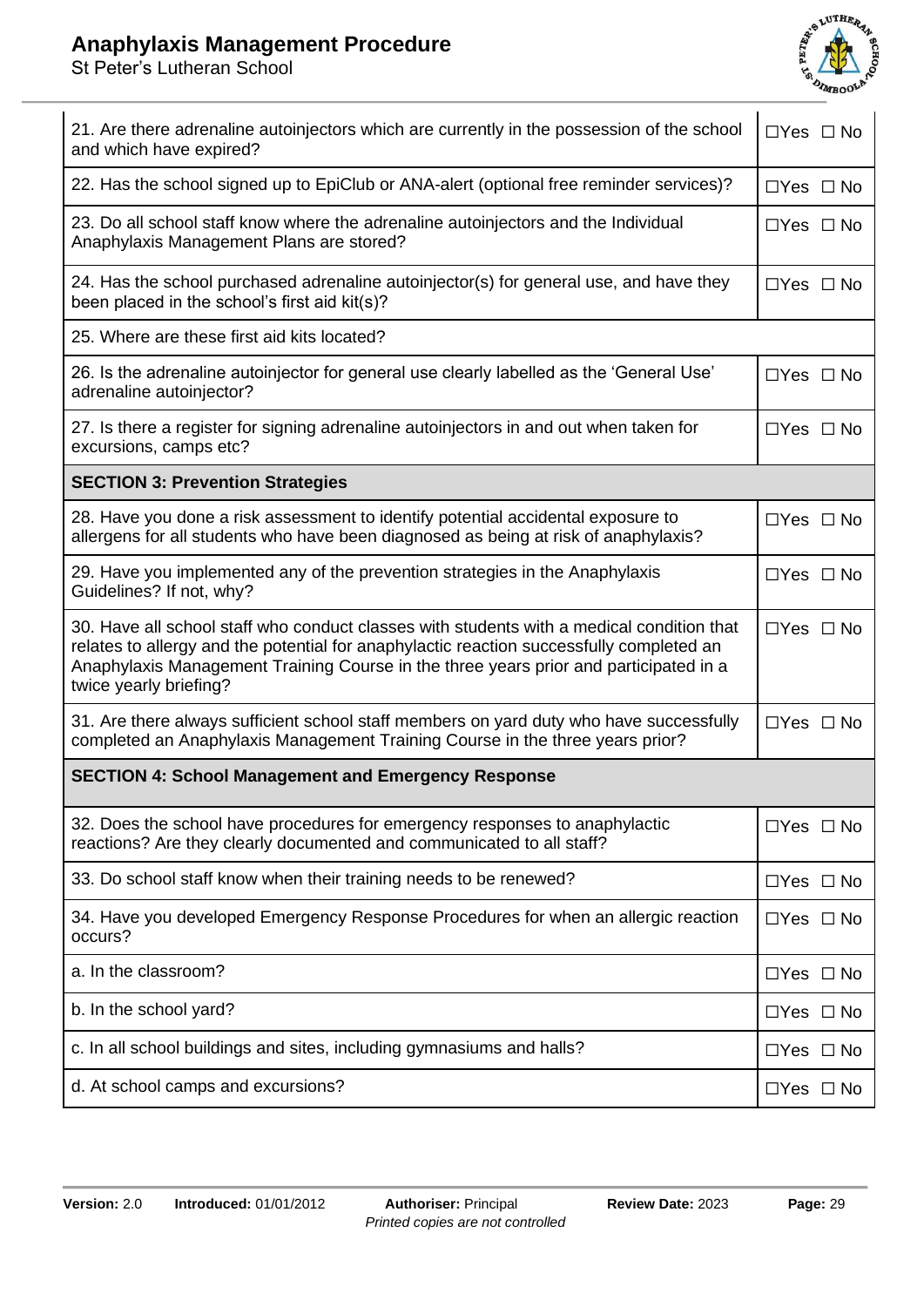## **Anaphylaxis Management Procedure**



| e. On special event days (such as sports days) conducted, organised or attended by the<br>school?                                                                                                                                                                                                                      | $\Box$ Yes $\Box$ No |  |
|------------------------------------------------------------------------------------------------------------------------------------------------------------------------------------------------------------------------------------------------------------------------------------------------------------------------|----------------------|--|
| 35. Does your plan include who will call the Ambulance?                                                                                                                                                                                                                                                                | $\Box$ Yes $\Box$ No |  |
| 36. Is there a designated person who will be sent to collect the student's adrenaline<br>autoinjector and Individual Anaphylaxis Management Plan (including the ASCIA Action<br>Plan)?                                                                                                                                 | $\Box$ Yes $\Box$ No |  |
| 37. Have you checked how long it will take to get to the adrenaline autoinjector and<br>Individual Anaphylaxis Management Plan (including the ASCIA Action Plan) to a student<br>from various areas of the school including:                                                                                           | $\Box$ Yes $\Box$ No |  |
| a. The classroom?                                                                                                                                                                                                                                                                                                      | $\Box$ Yes $\Box$ No |  |
| b. The school yard?                                                                                                                                                                                                                                                                                                    | $\Box$ Yes $\Box$ No |  |
| c. The sports field?                                                                                                                                                                                                                                                                                                   | $\Box$ Yes $\Box$ No |  |
| 38. On excursions or other out of school events, is there a plan for who is responsible for<br>ensuring the adrenaline autoinjector(s) and Individual Anaphylaxis Management Plans<br>(including the ASCIA Action Plan) and the adrenaline autoinjector for general use are<br>correctly stored and available for use? | $\Box$ Yes $\Box$ No |  |
| 39. Who will make these arrangements during excursions?                                                                                                                                                                                                                                                                |                      |  |
| 40. Who will make these arrangements during camps?                                                                                                                                                                                                                                                                     |                      |  |
| 41. Who will make these arrangements during sporting activities?                                                                                                                                                                                                                                                       |                      |  |
| 42. Is there a process for post incident support in place?                                                                                                                                                                                                                                                             | $\Box$ Yes $\Box$ No |  |
| 43. Have all school staff who conduct classes that students with a medical condition that relates to allergy<br>and the potential for an anaphylactic reaction and any other staff identified by the Principal, been briefed<br>on:                                                                                    |                      |  |
| a. The school's Anaphylaxis Management Policy?                                                                                                                                                                                                                                                                         | $\Box$ Yes $\Box$ No |  |
| b. The causes, symptoms and treatment of anaphylaxis?                                                                                                                                                                                                                                                                  | $\Box$ Yes $\Box$ No |  |
| c. The identities of students with a medical condition that relates to allergy and the<br>potential for an anaphylactic reaction, and who are prescribed an adrenaline autoinjector,<br>including where their medication is located?                                                                                   |                      |  |
| d. How to use an adrenaline autoinjector, including hands on practice with a trainer<br>adrenaline autoinjector?                                                                                                                                                                                                       | $\Box$ Yes $\Box$ No |  |
| e. The school's general first aid and emergency response procedures for all in-school and<br>out-of-school environments?                                                                                                                                                                                               | $\Box$ Yes $\Box$ No |  |
| f. Where the adrenaline autoinjector(s) for general use is kept?                                                                                                                                                                                                                                                       | $\Box$ Yes $\Box$ No |  |
| g. Where the Adrenaline Autoinjectors for individual students are located including if they<br>carry it on their person?                                                                                                                                                                                               | □Yes □ No            |  |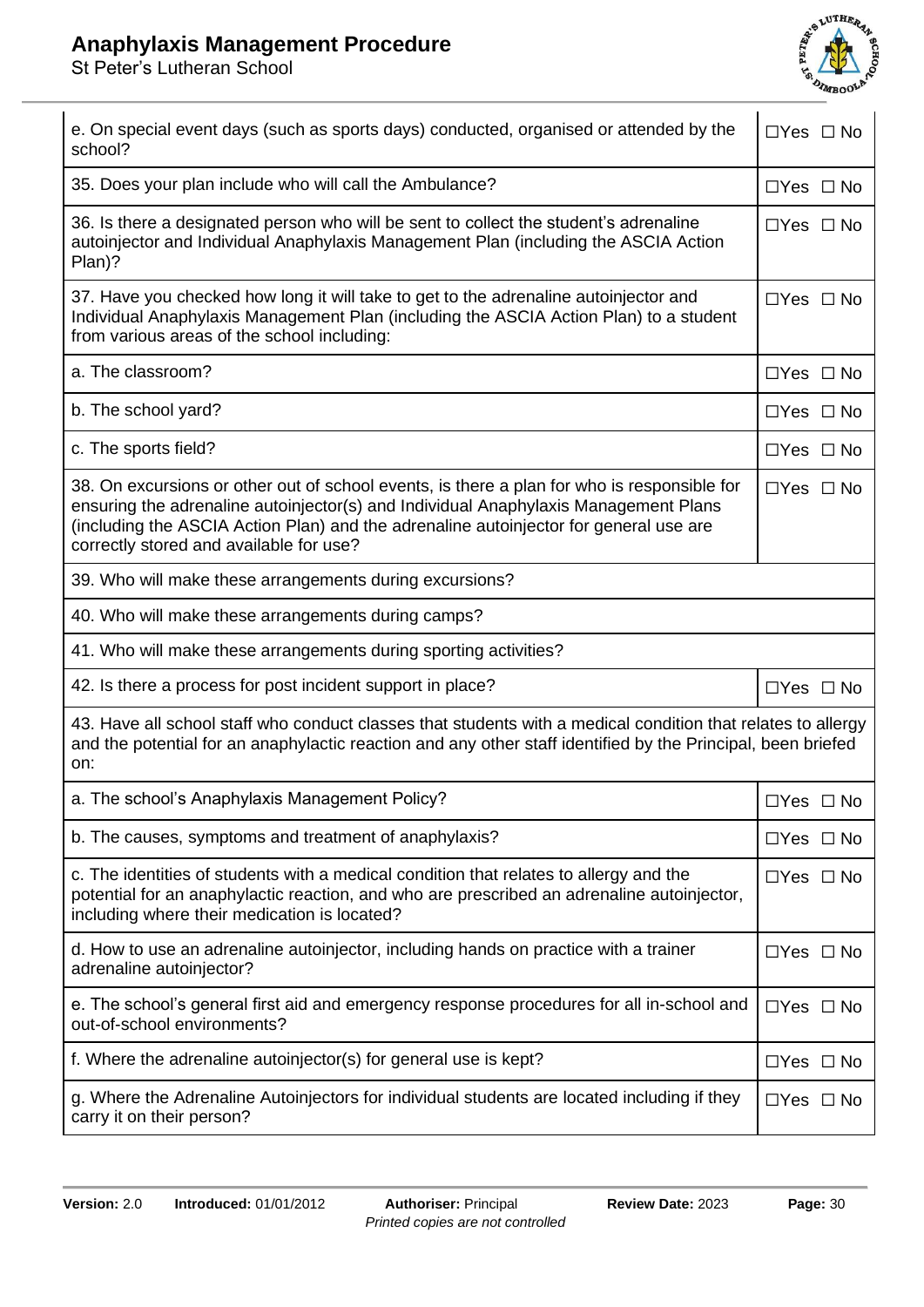

## **SECTION 4: Communication Plan**

44. Is there a Communication Plan in place to provide information about anaphylaxis and the school's policies?

| a. To school staff?                                                                                                                                | $\Box$ Yes $\Box$ No |
|----------------------------------------------------------------------------------------------------------------------------------------------------|----------------------|
| b. To students?                                                                                                                                    | $\Box$ Yes $\Box$ No |
| c. To parents?                                                                                                                                     | $\Box$ Yes $\Box$ No |
| d. To volunteers?                                                                                                                                  | $\Box$ Yes $\Box$ No |
| e. To casual relief staff?                                                                                                                         | $\Box$ Yes $\Box$ No |
| 45. Is there a process for distributing this information to the relevant school staff?                                                             |                      |
| a. What is it?                                                                                                                                     |                      |
| 46. How is this information kept up to date?                                                                                                       |                      |
| 47. Are there strategies in place to increase awareness about severe allergies among<br>students for all in-school and out-of-school environments? |                      |
| 48. What are they?                                                                                                                                 |                      |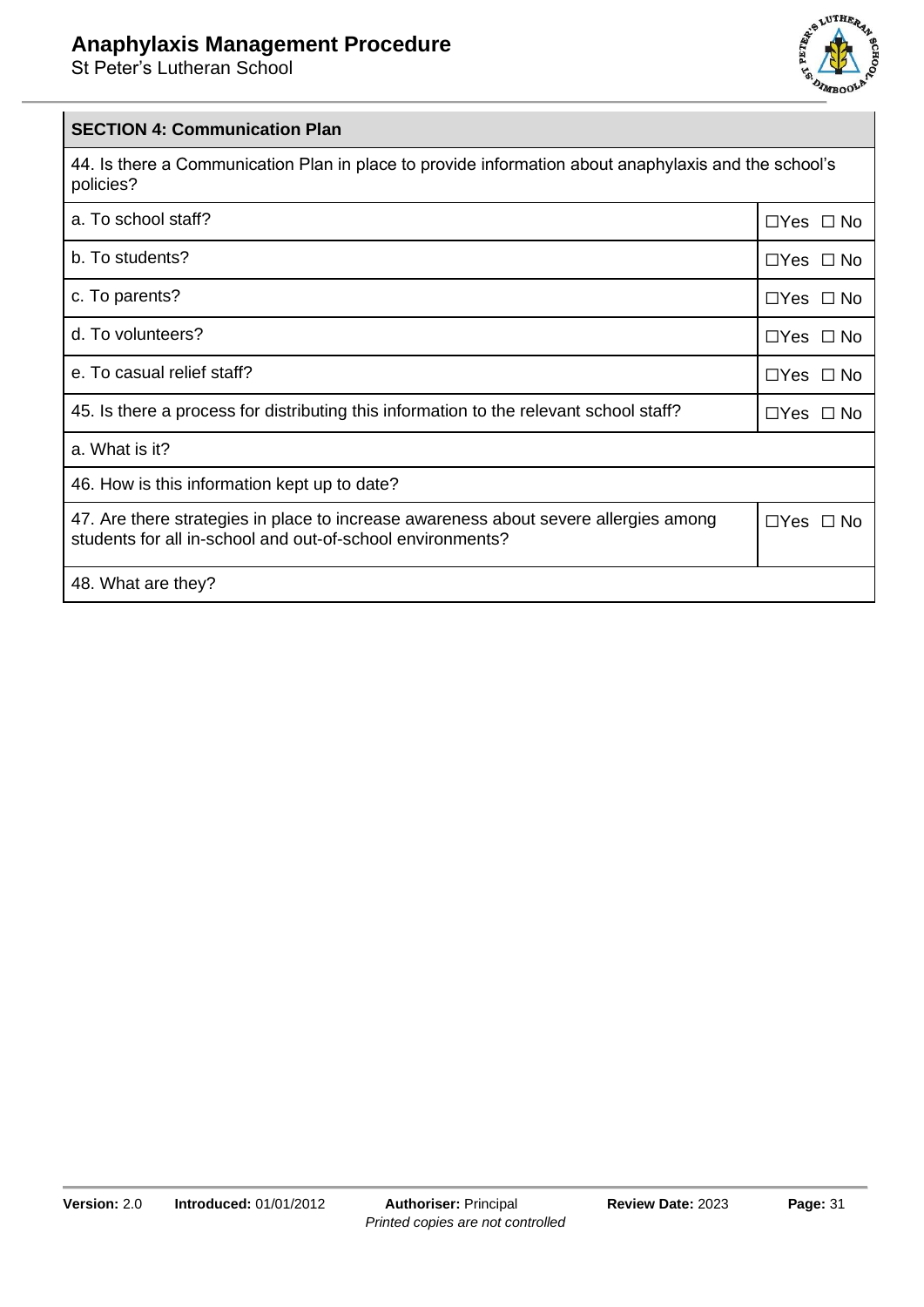

### **APPENDIX J SCHOOL ANAPHYLAXIS SUPERVISOR CHECKLIST**

This checklist is designed to assist schools to understand their role and responsibilities regarding anaphylaxis management and to be used as a resource during the delivery of Course in Verifying the Correct Use of Adrenaline Autoinjector Devices 22303VIC

## **PRINCIPAL**

| <b>Stage</b> | <b>Responsibilities</b>                                                                                                                                                                                         | $\Box$ Yes $\Box$ No     |
|--------------|-----------------------------------------------------------------------------------------------------------------------------------------------------------------------------------------------------------------|--------------------------|
| Ongoing      | Be aware of the requirements of MO706 and the associated guidelines published<br>by the Department of Education and Training.                                                                                   | $\Box$ Yes $\Box$ No     |
| Ongoing      | Nominate appropriate school staff for the role of School Anaphylaxis Supervisor<br>at each School and ensure they are appropriately trained.                                                                    | $\Box Y$ es<br>$\Box$ No |
| Ongoing      | Ensure all school staff complete the ASCIA Anaphylaxis e-training for Victorian<br>Schools every 2 years, which includes formal verification of being able to use<br>adrenaline autoinjector devices correctly. | $\Box Y$ es<br>$\Box$ No |
| Ongoing      | Ensure an accurate record of all anaphylaxis training completed by staff is<br>maintained, kept secure and that staff training remains current.                                                                 | $\Box$ Yes $\Box$ No     |
| Ongoing      | Ensure that twice-yearly Anaphylaxis School Briefings are held and led by a<br>member of staff familiar with the school, preferably a School Anaphylaxis<br>Supervisor.                                         | $\Box$ Yes $\Box$ No     |

## **STAFF TRAINING**

| <b>Stage</b>                        | <b>Responsibilities</b>                                                                                                                                                                                                                                                                                                                                                                                      | $\Box$ Yes $\Box$ No     |
|-------------------------------------|--------------------------------------------------------------------------------------------------------------------------------------------------------------------------------------------------------------------------------------------------------------------------------------------------------------------------------------------------------------------------------------------------------------|--------------------------|
| School<br>Anaphylaxis<br>Supervisor | To perform the role of School Anaphylaxis Supervisor staff must have current<br>approved anaphylaxis training as outlined in MO706.<br>In order to verify the correct use of adrenaline autoinjector devices by others, the<br>School Anaphylaxis Supervisor must also complete and remain current in Course<br>in Verifying the Correct Use of Adrenaline Autoinjector Devices 22303VIC (every<br>3 years). | $\Box Y$ es<br>$\Box$ No |
| School Staff                        | All school staff should:<br>complete the ASCIA Anaphylaxis e-training for Victorian Schools (every<br>2 years) and<br>be verified by the School Anaphylaxis Supervisor within 30 days of<br>$\bullet$<br>completing the ASCIA e-training as being able to use the adrenaline<br>autoinjector (trainer) devices correctly to complete their certification.                                                    | $\Box$ Yes $\Box$ No     |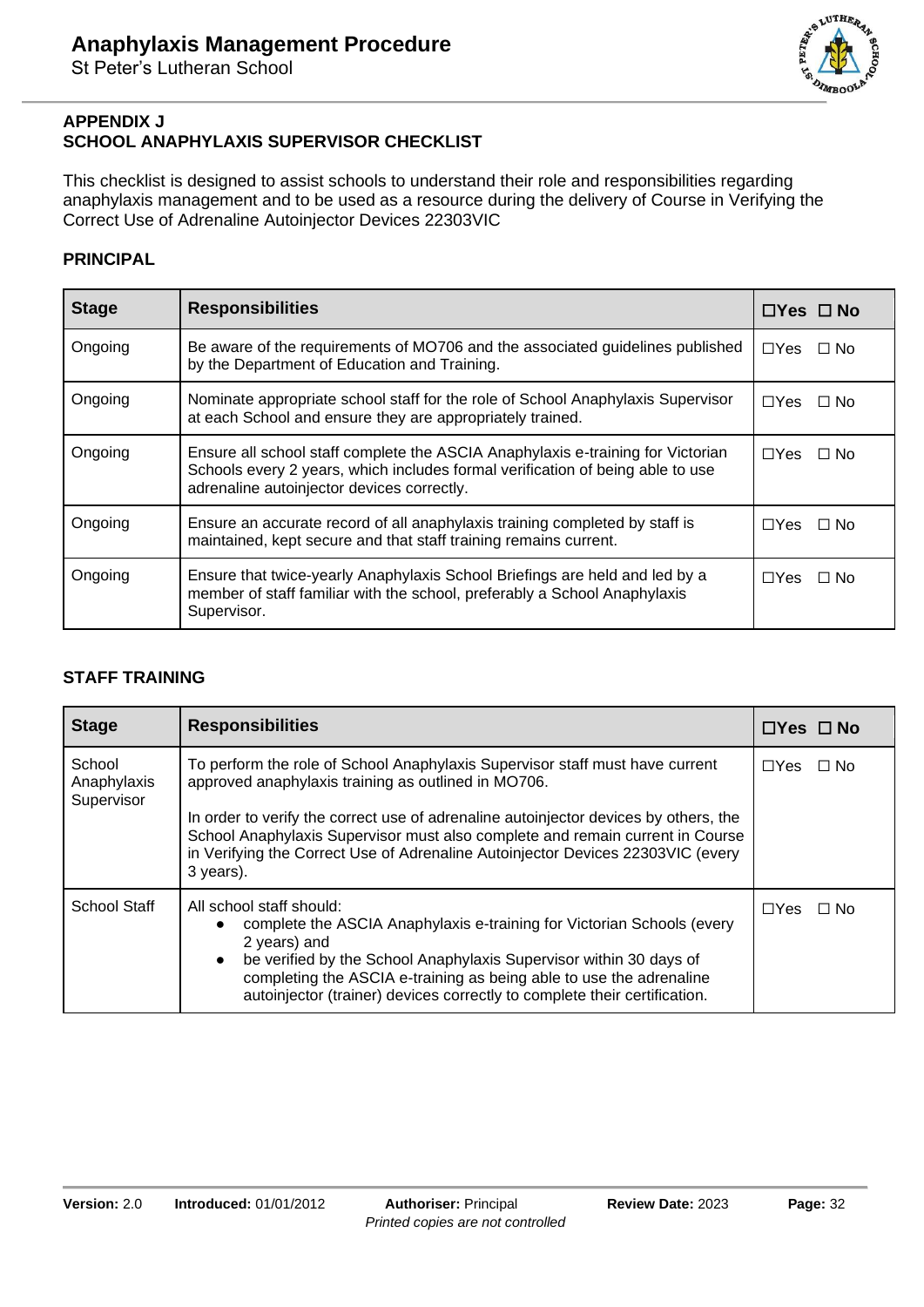

## **School Anaphylaxis Supervisor Responsibilities**

| <b>Stage</b> | <b>Responsibilities</b>                                                                                                                                                                                                                                                                                                                                                                                                                                                                                                      | $\Box$ Yes $\Box$ No        |
|--------------|------------------------------------------------------------------------------------------------------------------------------------------------------------------------------------------------------------------------------------------------------------------------------------------------------------------------------------------------------------------------------------------------------------------------------------------------------------------------------------------------------------------------------|-----------------------------|
| Ongoing      | Ensure they have currency in the Course in Verifying the Correct Use of<br>Adrenaline Autoinjector Devices 22303VIC (every 3 years) and the ASCIA<br>Anaphylaxis e-training for Victorian Schools (every 2 years).                                                                                                                                                                                                                                                                                                           | $\Box$ Yes<br>$\Box$ No     |
| Ongoing      | Ensure that they provide the principal with documentary evidence of currency in<br>the above courses.                                                                                                                                                                                                                                                                                                                                                                                                                        | $\Box$ Yes $\Box$ No        |
| Ongoing      | Assess and confirm the correct use of adrenaline autoinjector (trainer) devices by<br>other school staff undertaking the ASCIA Anaphylaxis e-training for Victorian<br>Schools.                                                                                                                                                                                                                                                                                                                                              | $\Box$ Yes $\Box$ No        |
| Ongoing      | Send periodic reminders to staff or information to new staff about anaphylaxis<br>training requirements.                                                                                                                                                                                                                                                                                                                                                                                                                     | $\Box$ Yes $\Box$ No        |
| Ongoing      | Provide access to the adrenaline autoinjector (trainer) device for practice use by<br>school staff.                                                                                                                                                                                                                                                                                                                                                                                                                          | $\Box$ Yes $\Box$ No        |
| Ongoing      | Provide regular advice and guidance to school staff about allergy and<br>anaphylaxis management in the school as required.                                                                                                                                                                                                                                                                                                                                                                                                   | $\Box Y$ es<br>$\square$ No |
| Ongoing      | Liaise with parents or guardians (and, where appropriate, the student) to manage<br>and implement Individual Anaphylaxis Management Plans.                                                                                                                                                                                                                                                                                                                                                                                   | $\Box$ Yes<br>$\Box$ No     |
| Ongoing      | Liaise with parents or guardians (and, where appropriate, the student) regarding<br>relevant medications within the school.                                                                                                                                                                                                                                                                                                                                                                                                  | $\Box$ Yes<br>$\square$ No  |
| Ongoing      | Lead the twice-yearly Anaphylaxis School Briefing                                                                                                                                                                                                                                                                                                                                                                                                                                                                            | $\Box$ Yes<br>$\Box$ No     |
| Ongoing      | Develop school-specific scenarios to be discussed at the twice-yearly<br>briefing to familiarise staff with responding to an emergency situation<br>requiring anaphylaxis treatment; for example:<br>a bee sting occurs on school grounds and the student is conscious<br>an allergic reaction where the child has collapsed on school grounds and<br>the student is not conscious.<br>Similar scenarios will also be used when staff are demonstrating the correct<br>use of the adrenaline autoinjector (training) device. | $\Box$ Yes<br>$\Box$ No     |

Further information about anaphylaxis management and training requirements in Victorian schools can be found at:<http://www.education.vic.gov.au/school/teachers/health/Pages/anaphylaxisschl.aspx>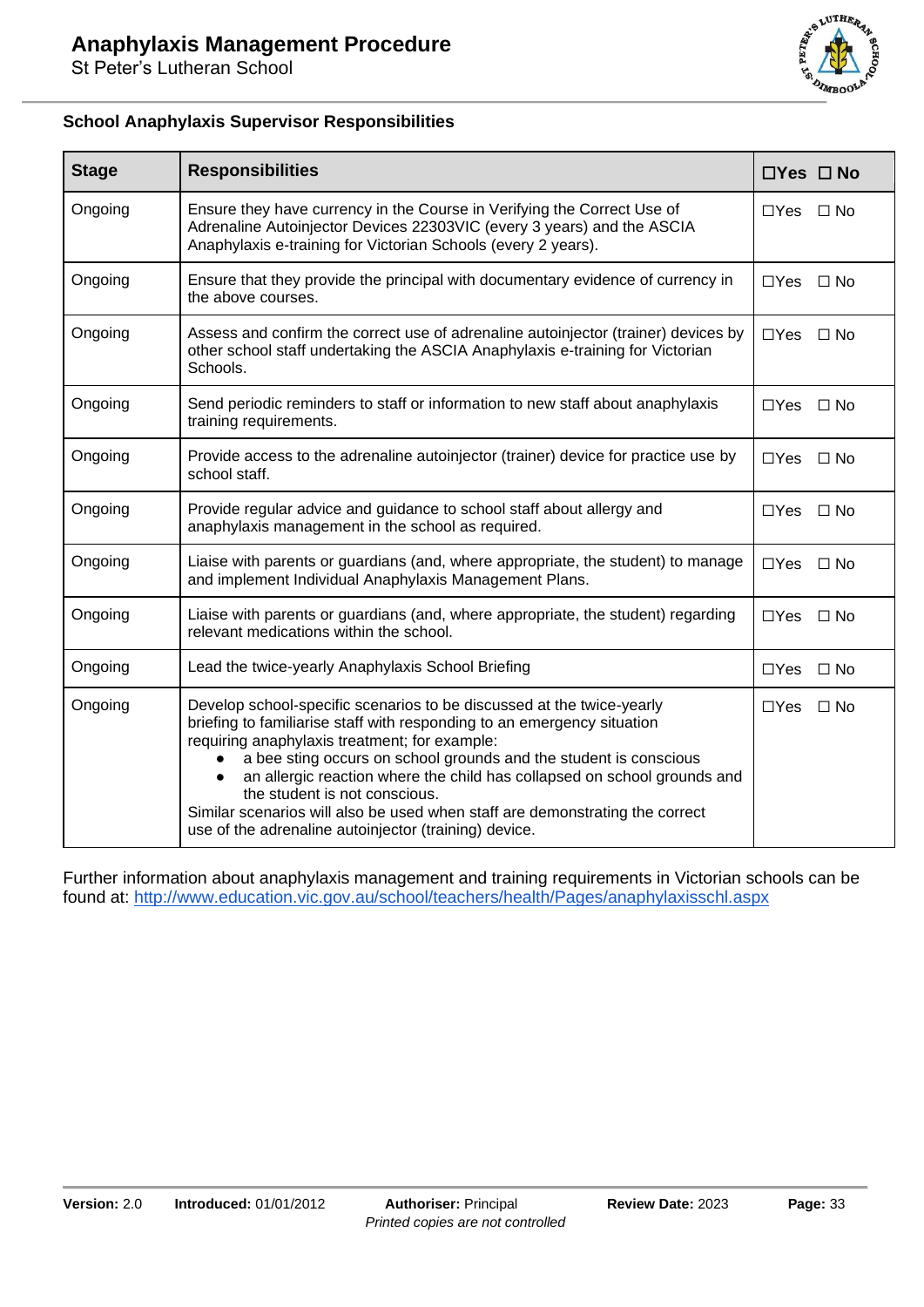

## **APPENDIX K SCHOOL SUPERVISOR OBSERVATION CHECKLIST**

| <b>Name of School Anaphylaxis</b> |                                                               | <b>Signature</b> |  |
|-----------------------------------|---------------------------------------------------------------|------------------|--|
| Name of Staff Member Assessed     |                                                               | Signature        |  |
| <b>Assessment Result</b>          | $\Box$ Competent $\Box$ Not Competent (select as appropriate) |                  |  |
| <b>Assessment Date</b>            |                                                               |                  |  |

## **Verifying the correct use of Adrenaline Autoinjector (training) Device**

| <b>Stage</b>  | <b>Actions</b>                                                                                                                                                                                                                                                                                                                                                         | $\Box$ Yes $\Box$ No |           |
|---------------|------------------------------------------------------------------------------------------------------------------------------------------------------------------------------------------------------------------------------------------------------------------------------------------------------------------------------------------------------------------------|----------------------|-----------|
| Preparation   | Verification resources, documentation and adrenaline autoinjector (trainer)<br>devices and equipment are on hand and a suitable space for verification is<br>identified.                                                                                                                                                                                               | $\Box$ Yes           | $\Box$ No |
| Preparation   | Confirmation of the availability of a mock casualty (adult) for the staff member to<br>demonstrate use of the adrenaline autoinjector devices on. Testing of the<br>device on oneself or the verifier is not appropriate.                                                                                                                                              | $\Box$ Yes           | $\Box$ No |
| Demonstration | Successful completion of the ASCIA Anaphylaxis e-training for Victorian<br>Schools within the previous 30 days is confirmed by sighting the staff member's<br>printed ASCIA e-training certificate.                                                                                                                                                                    | $\Box Y$ es          | $\Box$ No |
| Demonstration | Confirmation the staff member has had an opportunity to practise use of the<br>adrenaline autoinjector (trainer) device/s prior to the verification stage.                                                                                                                                                                                                             | $\Box Y$ es          | $\Box$ No |
| Demonstration | To conduct a fair appraisal of performance, the verifier should first explain what<br>the candidate is required to do and what they will be observed doing prior to the<br>demonstration, including a scenario for the mock casualty. This ensures the<br>candidate is ready to be verified and clearly understands what constitutes<br>successful performance or not. | $\Box$ Yes           | $\Box$ No |

| <b>Stage</b>                                                     | <b>The Staff Member</b>                                                                                                                                                                                                                                                                                                                                                                                                           | Attempts ( $\vee$ or X) |  |  |
|------------------------------------------------------------------|-----------------------------------------------------------------------------------------------------------------------------------------------------------------------------------------------------------------------------------------------------------------------------------------------------------------------------------------------------------------------------------------------------------------------------------|-------------------------|--|--|
|                                                                  |                                                                                                                                                                                                                                                                                                                                                                                                                                   |                         |  |  |
| Prior to use:<br>Identifying the<br>components of<br>the EpiPen® | Correctly identified components of the adrenaline autoinjector (although some of these<br>are not available on the trainer device, they should be raised and tested): School<br>Anaphylaxis Supervisors to ask the below questions.<br>Where is the <b>needle</b> located?<br>What is the safety mechanism of the EpiPen®?<br>What triggers the EpiPen® to administer the medication?<br>What does the label of the EpiPen® show? |                         |  |  |
| Prior to use:<br>Demonstrated<br>knowledge of the<br>appropriate | Demonstrated knowledge of the appropriate checks of the adrenaline autoinjector<br>device (although these are not available on the trainer device, they should be raised<br>and tested): School Anaphylaxis Supervisors to ask the below questions.<br>Prior to administering the EpiPen® what should you check?                                                                                                                  |                         |  |  |